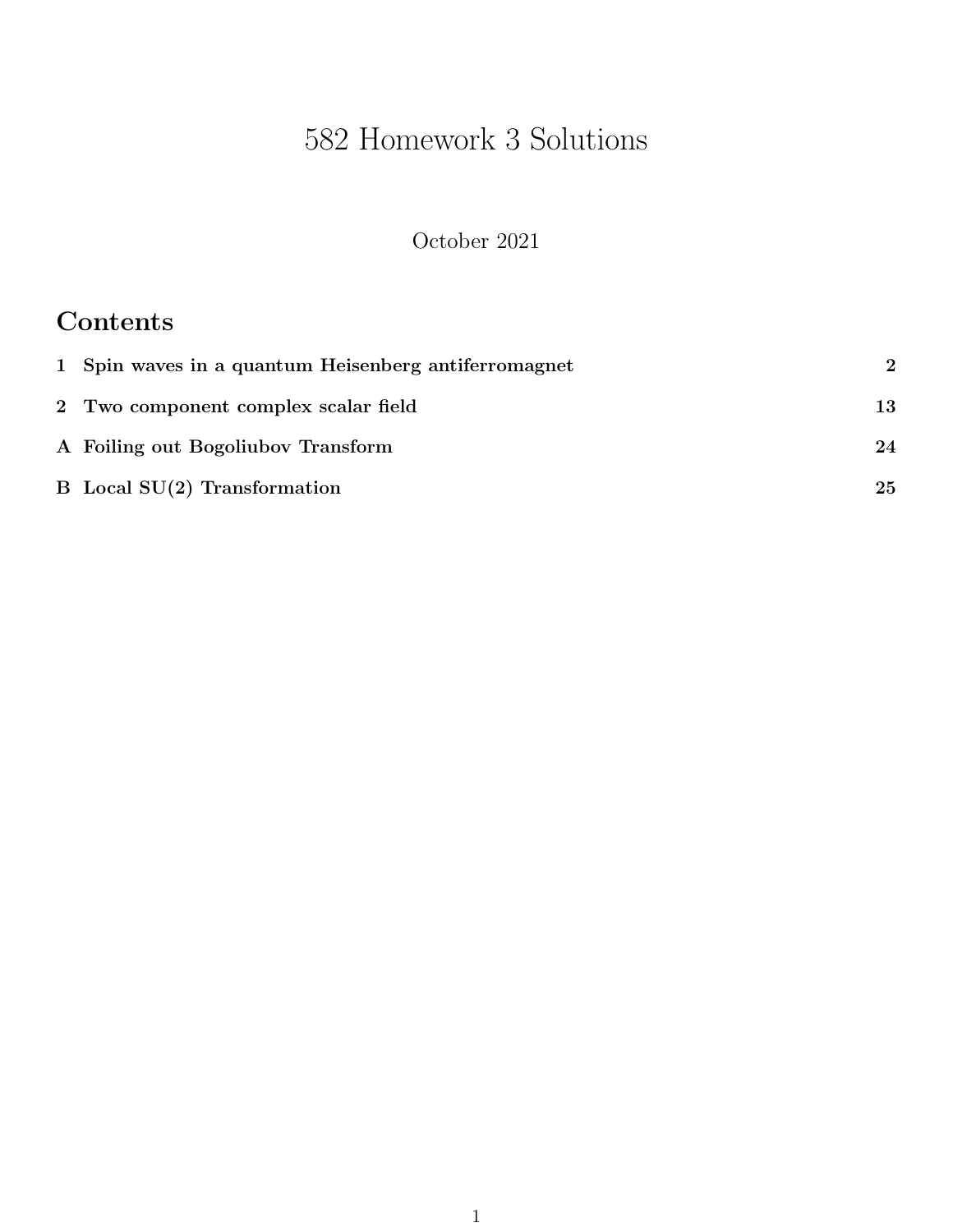#### 1 Spin waves in a quantum Heisenberg antiferromagnet

1. First let's recall the Heisenberg equation of motion for an operator  $A$ :

$$
\frac{d\hat{A}}{dt} = -\frac{i}{\hbar}[\hat{A}, \hat{H}] + \partial_t \hat{A}
$$

In our case we have operators which do not depend explicitly on time; thus, the above equation can be written as:

$$
i\hbar \frac{d\hat{A}}{dt}=[\hat{A},\hat{H}]
$$

The Hamiltonian for the Heisenberg antiferromagnet is:

$$
\hat{H} = J \sum_{j=-N/2+1}^{N/2} \hat{S}_k(j) \cdot \hat{S}_k(j+1)
$$

We are interested in the case that  $\hat{A}$  is a spin-operator. Since  $\hat{S}_k(j)$  belongs to the spin-S representation irrespective of the parity of  $j$ , we do not have to consider each sublattice individually. Furthermore, we can simplify our calculation if we rewrite our Hamiltonian using ladder operators:

$$
\hat{H} = J \sum_{j} \left[ \hat{S}_3(j)\hat{S}_3(j+1) + \frac{1}{2} \left( \hat{S}^+(j)\hat{S}^-(j+1) + \hat{S}^-(j)\hat{S}^+(j+1) \right) \right]
$$

It is easy to show for any pair of sites,  $j$  and  $j'$ :

$$
[\hat{S}_3(j), \hat{S}^{\pm}(j')] = \pm \hbar \hat{S}^{\pm}(j) \delta_{jj'}
$$
  

$$
[\hat{S}^{\pm}(j), \hat{S}^{\mp}(j')] = \pm 2\hbar \hat{S}_3(j) \delta_{jj'}
$$

Using these we can find our EoM!

(a) This is not hard but organization is important in what follows<sup>1</sup>:

$$
\frac{d\hat{S}_{3}(j)}{dt} = \frac{J}{2i\hbar} \sum_{j'} \left( [\hat{S}_{3}(j), \hat{S}^{+}(j')\hat{S}^{-}(j'+1)] + [\hat{S}_{3}(j), \hat{S}^{-}(j')\hat{S}^{+}(j'+1)] \right)
$$
\n
$$
= \frac{J}{2i\hbar} \sum_{j'} \left( [\hat{S}_{3}(j), \hat{S}^{+}(j')] \hat{S}^{-}(j'+1) + \hat{S}^{+}(j') [\hat{S}_{3}(j), \hat{S}^{-}(j'+1)] \right)
$$
\n
$$
+ [\hat{S}_{3}(j), \hat{S}^{-}(j')] \hat{S}^{+}(j'+1) + \hat{S}^{-}(j') [\hat{S}_{3}(j), \hat{S}^{+}(j'+1)] \right)
$$
\n
$$
= \frac{J}{2i} \sum_{j'} \left( (\hat{S}^{+}(j)\hat{S}^{-}(j'+1) - \hat{S}^{-}(j)\hat{S}^{+}(j'+1)) \delta_{jj'} + (\hat{S}^{-}(j')\hat{S}^{+}(j) - \hat{S}^{+}(j')\hat{S}^{-}(j)) \delta_{j,j'+1} \right)
$$
\n
$$
= \frac{J}{2i} \left( (\hat{S}^{-}(j+1) + \hat{S}^{-}(j-1))\hat{S}^{+}(j) - (\hat{S}^{+}(j+1) + \hat{S}^{+}(j-1))\hat{S}^{-}(j) \right)
$$
\n(1)

Note: I used the fact spin operators on distinct lattice sites commute to get the EoM in the above form.

<sup>&</sup>lt;sup>1</sup>I drop commutators involving the same k's in  $S_k(j)$  since these obviously commute.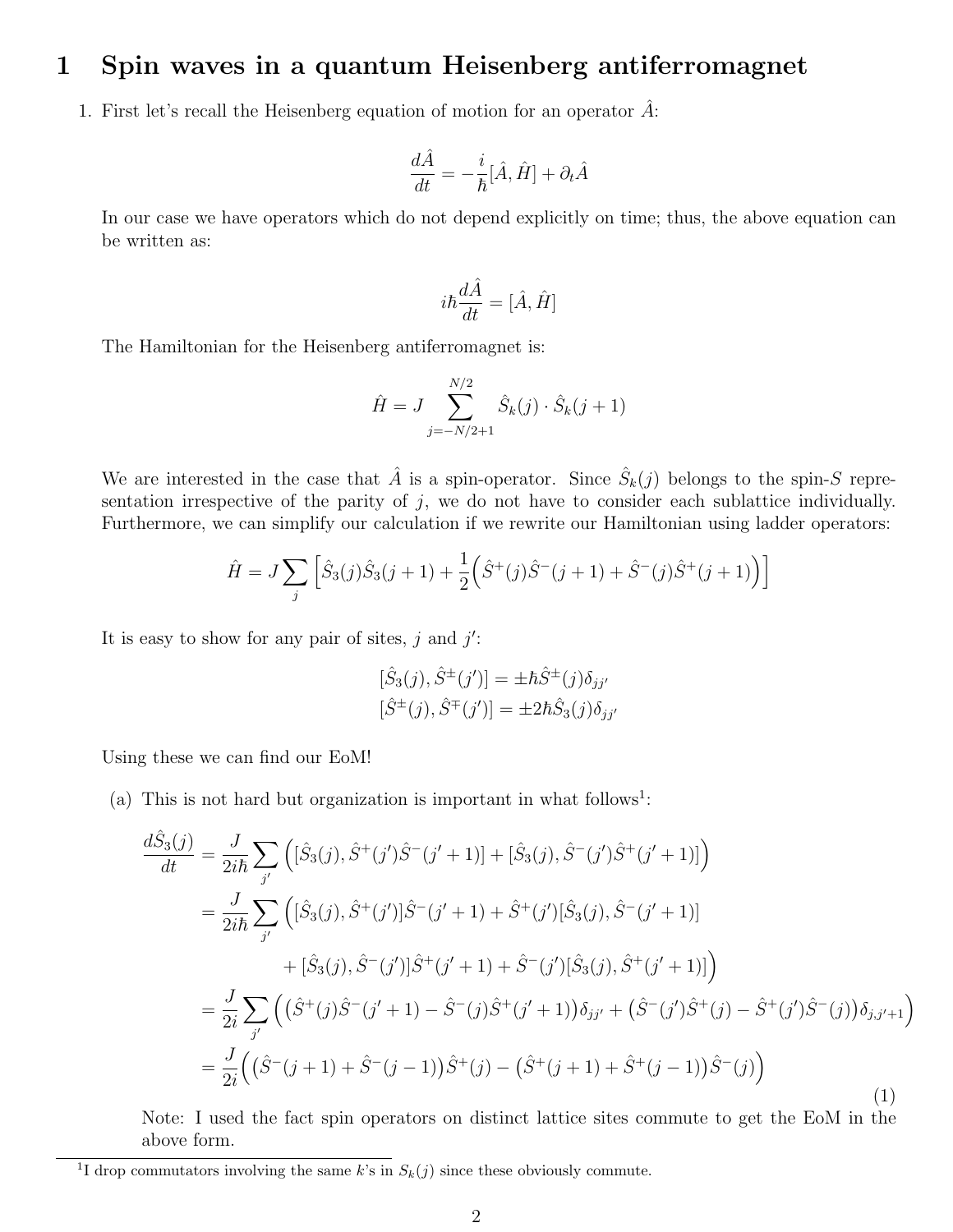(b) Proceeding in an analogous manner to (a):

$$
\frac{d\hat{S}^{\pm}(j)}{dt} = \pm \frac{J}{2i} \left[ \left( \hat{S}^{\pm}(j+1) + \hat{S}^{\pm}(j-1) \right) \hat{S}_3(j) - 2 \left( \hat{S}_3(j+1) + \hat{S}_3(j-1) \right) \hat{S}^{\pm}(j) \right] \tag{2}
$$

So we have a system of first order differential equations for operators which depend on time. Since our equations contain products of operators which also depend on time, we can not express these differential equation as a differential operator which acts linearly; that is, they are not linear.

2. I probably did this problem different than the way you decided to do it. Letting the provided operators speak for themselves is all you needed to do. Here we motivate the alternative form handed to you since it is fairly easy.

We recall how the raising and lowering operators act on our  $2S + 1$  degenerate multiplet of states:

$$
S^{\pm}|S,M(j)\rangle = \sqrt{(s \mp m)(s \pm m + 1)}|S,M(j) \pm 1\rangle
$$

Here I use lower case s's and m's without indices in the radical to save on clutter. We will do this when convenient.

In this problem we are interested in how our system deviates from perfect antiferromagentism, so we consider the following operator used to label our eigenstates in terms of its eigenvalues:

$$
\hat{n}(j) = S + (-1)^{j-1} \hat{S}_3(j)
$$

The staggered nature of the  $\hat{n}(j)$ 's reflect the fact we are working with an antiferromagnet. We also have the corresponding quantum numbers:

$$
M(j) = S + (-1)^{j-1} n(j)
$$

Suppressing the j dependence on our eigenvalues,  $m = s + (-1)^{j-1}n$ , we will substitute this into our above equation. Starting with even  $j$ :

$$
S^{+}|s,m\rangle = \sqrt{(s-m)(s+m+1)}|s,m+1\rangle
$$
  
\n
$$
= \sqrt{2sn(1-\frac{n-1}{2s})}|s,m+1\rangle
$$
  
\n
$$
\Rightarrow S^{+}|n\rangle \equiv \sqrt{2sn(1-\frac{n-1}{2s})}|n-1\rangle
$$
  
\n
$$
S^{-}|s,m\rangle = \sqrt{(s+m)(s-m+1)}|s,m-1\rangle
$$
  
\n
$$
= \sqrt{2s(n+1)(1-\frac{n}{2s})n}|s,m-1\rangle
$$
  
\n
$$
\Rightarrow S^{-}|n\rangle \equiv \sqrt{2s(n+1)(1-\frac{n}{2s})n}|n+1\rangle
$$
\n(4)

Notice the lowering ladder operator increases n here and vice-versa for the raising operator. This makes sense since even sites where elected to be spin up and so the spin deviation for these states are increased when we decrease M. This is what lead me to label the eigenstates with  $n \pm 1$  in the final lines of (3) and (4) after the ladder operators act on the states.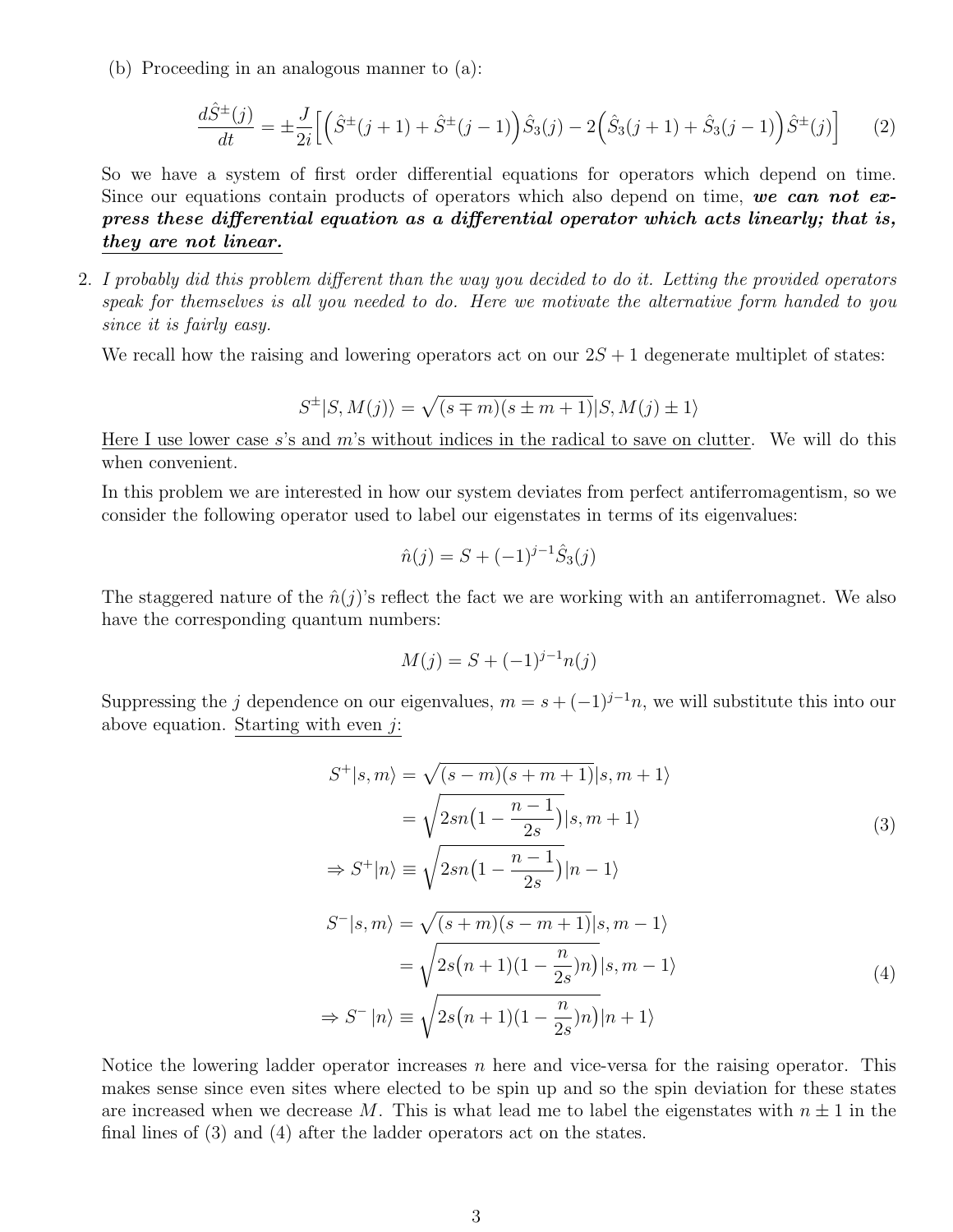Now for odd  $j$ :

$$
S^{+}|s,m\rangle = \sqrt{(s-m)(s+m+1)}|s,m+1\rangle
$$
  
= 
$$
\sqrt{2s(n+1)(1-\frac{n}{2s})n}|s,m+1\rangle
$$
  

$$
\Rightarrow S^{+}|n\rangle \equiv \sqrt{2s(n+1)(1-\frac{n}{2s})n}|n+1\rangle
$$
 (5)

Now the raising ladder operator sends  $n \to n+1$  here. Similarly (and again counter to what we saw before):

$$
S^{-}|s,m\rangle = \sqrt{(s+m)(s-m+1)}|s,m-1\rangle
$$

$$
= \sqrt{2sn(1-\frac{n-1}{2s})}|s,m-1\rangle
$$

$$
S^{-}|n\rangle \equiv \sqrt{2sn(1-\frac{n-1}{2s})}|n-1\rangle
$$
(6)

The action of the ladder operators on our quantum numbers and eigenstates are reminiscent of the Harmonic oscillator, which inspires us to introduce the following creation and annihilation operators. First, <u>for even sites</u><sup>2</sup>:

$$
\hat{a}^{\dagger}|n\rangle = \sqrt{n+1}|n+1\rangle
$$

$$
\hat{a}|n\rangle = \sqrt{n}|n-1\rangle
$$

and for odd sites,

$$
\hat{b}^{\dagger}|n\rangle = \sqrt{n+1}|n+1\rangle
$$

$$
\hat{b}|n\rangle = \sqrt{n}|n-1\rangle
$$

Clearly,  $[\hat{a}, \hat{b}^{\dagger}] = 0$ . All the remaining commutation relations we suspect from the harmonic oscillator are immediately satisfied from the above equations and operators on different sites commute.

Using the above definitions we express our ladder operators in the following form (even sites):

$$
S^{+}|n\rangle = \sqrt{2sn(1 - \frac{n-1}{2s})}|n-1\rangle
$$
  
=  $\sqrt{2s(1 - \frac{\hat{n}}{2s})}\sqrt{n}|n-1\rangle$   
=  $\sqrt{2s(1 - \frac{\hat{n}}{2s})} \hat{a}|n\rangle$   
 $\Rightarrow S^{+} = \sqrt{2s(1 - \frac{\hat{n}}{2s})} \hat{a}$  (7)

This is the relation we are after!

We can easily justify the second line above. Indeed, it follows if we can expand a function,  $f$ , as a Taylor series. It is easy to prove with induction for a Hermitian operator,  $\tilde{A}$ , with it's corresponding eigenstates,  $|\alpha\rangle$ :  $\hat{A}^k|\alpha\rangle = \alpha^k|\alpha\rangle$ . We use this to send  $n-1 \to \hat{n}$  since the eigenstate is currently  $|n-1\rangle$ , and the square-root is analytic. We then use the fact n is a real number to permute it with

<sup>2</sup>Reminder: these do have indices and we will reinstate them momentarily.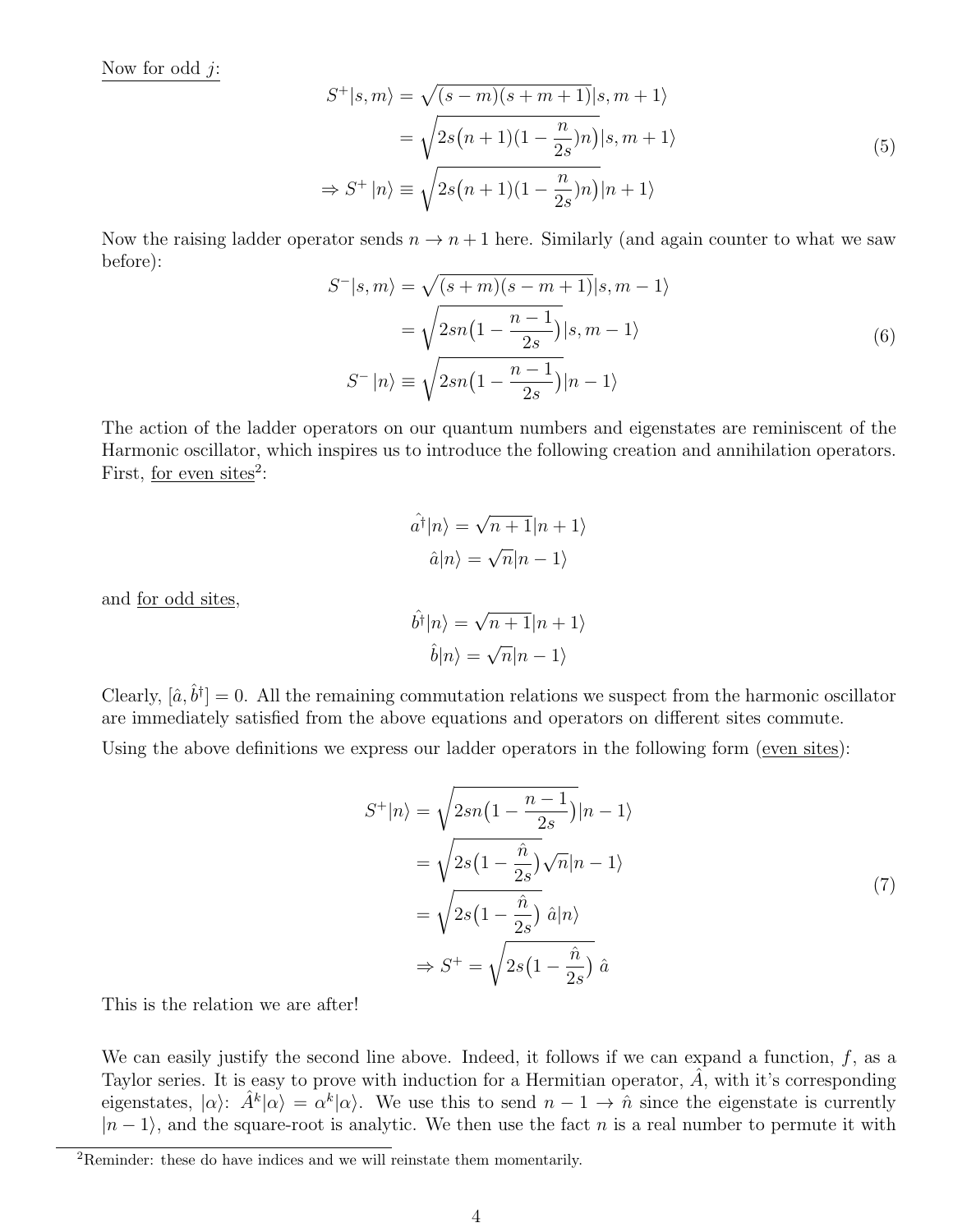$\hat{n}$ , then we can use the provided properties for the annihilation operator.

We can find  $S^-$  in a similar fashion:

$$
S^{-}|n\rangle = \sqrt{2s(n+1)(1-\frac{n}{2s})}|n+1\rangle
$$
  
=  $\sqrt{2s(1-\frac{n}{2s})}\hat{a}^{\dagger}|n\rangle$   
=  $\hat{a}^{\dagger}\sqrt{2s(1-\frac{n}{2s})}|n\rangle$   
=  $\hat{a}^{\dagger}\sqrt{2s(1-\frac{\hat{n}}{2s})}|n\rangle$   
 $\Rightarrow S^{-} = \hat{a}^{\dagger}\sqrt{2s(1-\frac{\hat{n}}{2s})}$  (8)

We can rinse and repeat the above procedure, but instead, we recall the odd sites act counter to the even, so we just swap the roles of  $S^+ \leftrightarrow S^-$ . For completeness, for <u>odd sites</u>:

$$
S^{+} = \hat{b}^{\dagger} \sqrt{2s(1 - \frac{\hat{n}}{2s})}
$$
  

$$
S^{-} = \sqrt{2s(1 - \frac{\hat{n}}{2s})}\hat{b}
$$
 (9)

This illustrates we can rewrite our ladder operators with the spin excess operator in place of the run-of-the-mill spin operators!

3. We now rewrite the Hamiltonian in terms of these operators. First recall:

$$
\hat{H} = J \sum_{j=-N/2+1}^{N/2} \left[ \hat{S}_3(j)\hat{S}_3(j+1) + \hat{S}_1(j)\hat{S}_1(j+1) + \hat{S}_2(j)\hat{S}_2(j+1) \right]
$$
  
= 
$$
J \sum_{j=-N/2+1}^{N/2} \left[ \hat{S}_3(j)\hat{S}_3(j+1) + \frac{1}{2} \left( \hat{S}^+(j)\hat{S}^-(j+1) + \hat{S}^-(j)\hat{S}^+(j+1) \right) \right]
$$

Caution, these operators are site dependent; i.e. even or odd, so we need to be careful here! First, let's note: 1

$$
\hat{S}_3(j)\hat{S}_3(j+1) = \left[(-1)^{j-1}(\hat{n}(j) - S)\right] \left[(-1)^{(j+1)-1}(\hat{n}(j+1) - S)\right]
$$

$$
= -(\hat{n}(j) - S)(\hat{n}(j+1) - S)
$$

$$
= -S^2 + S(\hat{n}(j) + \hat{n}(j+1)) - \hat{n}(j)\hat{n}(j+1)
$$

Thus, this term is independent of the parity of  $j$ . We can easily see:

$$
J\sum_{j=-N/2+1}^{N/2} \hat{S}_3(j)\hat{S}_3(j+1) = -NJS^2 + J\sum_{j=-N/2+1}^{N/2} \left( S(\hat{n}(j) + \hat{n}(j+1)) - \hat{n}(j)\hat{n}(j+1) \right)
$$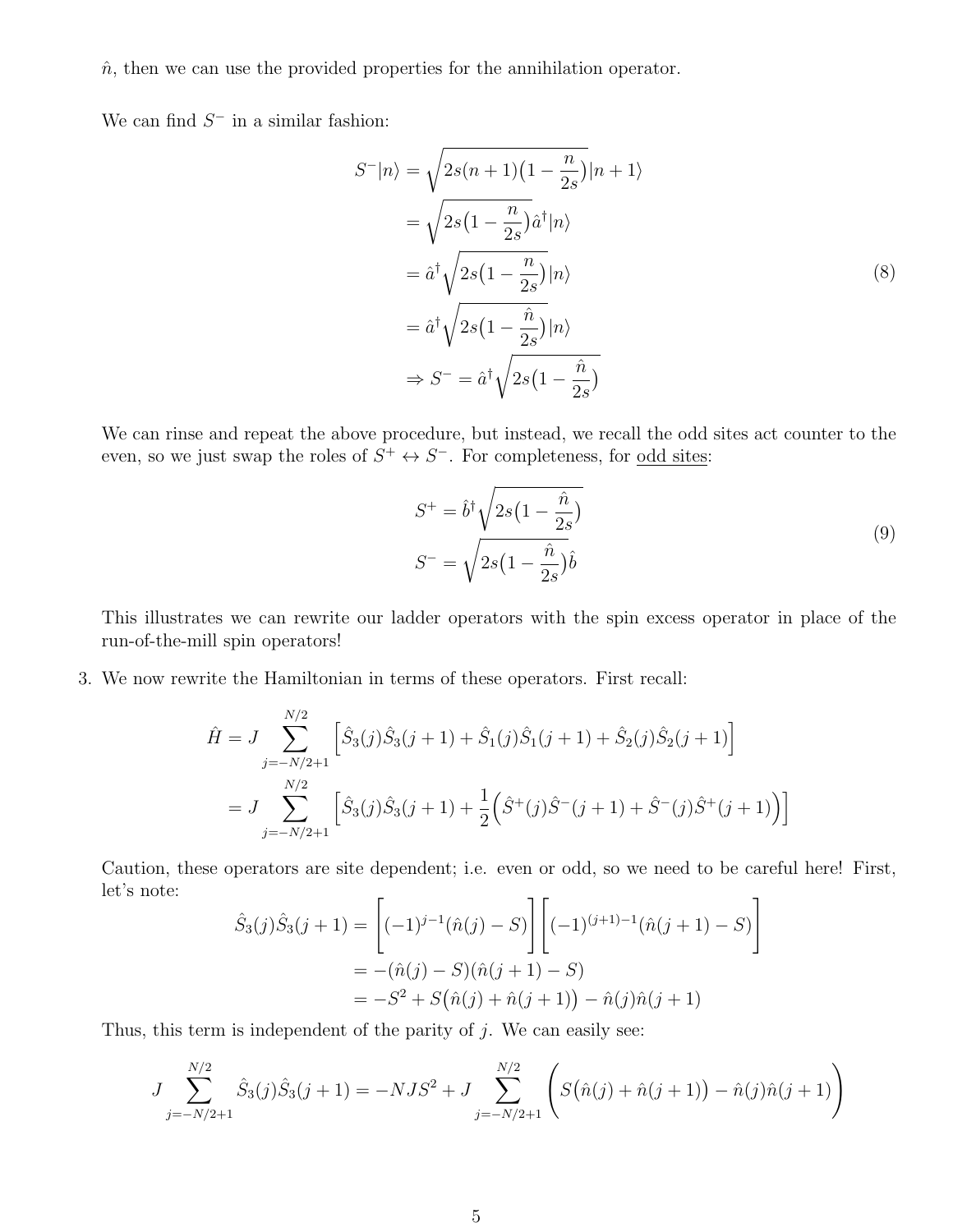The ladder operators are where we should be careful, so let's start by considering even sites alone. First, we define  $\sqrt{1-\frac{\hat{n}(j)}{2S}}=\hat{f}(j)$  to reduce clutter. This results in:

$$
J \sum_{j \text{ even}} \frac{1}{2} \left( \hat{S}^+(j) \hat{S}^-(j+1) + \hat{S}^-(j) \hat{S}^+(j+1) \right)
$$
  
=  $SJ \sum_{j \text{ even}} \left( \hat{f}(j) \hat{f}(j+1) \hat{a}(j) \hat{b}(j+1) + \hat{a}^+(j) \hat{b}^+(j+1) \hat{f}(j) \hat{f}(j+1) \right)$ 

All that is different when summing the odd sites is the  $j+1$  terms correspond to  $\hat{a}$  and the j terms to  $\hat{b}$ . Performing the substitutions<sup>3</sup>:

$$
\hat{H} = -JNS^2 + J \sum_{j} \left( S(\hat{n}(j) + \hat{n}(j+1)) - \hat{n}(j)\hat{n}(j+1) \right) \n+ SJ \sum_{j\ even} \left( \hat{f}(j)\hat{f}(j+1)\hat{a}(j)\hat{b}(j+1) + \hat{a}^{\dagger}(j)\hat{b}^{\dagger}(j+1)\hat{f}(j)\hat{f}(j+1) \right) \n+ SJ \sum_{j\ odd} \left( \hat{f}(j)\hat{f}(j+1)\hat{a}(j+1)\hat{b}(j) + \hat{a}^{\dagger}(j+1)\hat{b}^{\dagger}(j)\hat{f}(j)\hat{f}(j+1) \right)
$$
\n(10)

4. Now that we have an expression for our Hamiltonian in terms of our creation and annihilation operators we take the limit  $S \to \infty$ .

Looking at our above sum the leading order term is clearly  $S^2$ , so let's consider terms linear in S and neglect those of lower order (i.e.  $S^0$ ,  $S^{-1}$ , ...). Following this line of reasoning the summation resulting from the  $\hat{S}_3$ 's is trivial: drop  $\hat{n}(j)\hat{n}(j+1)$ . Notice the order of our creation and annihilation operators has been reduced for this part of the Hamiltonian!

The portion containing the ladder operators takes a bit more work. S shows up as an overall multiplicative factor and also inside our function  $\hat{f}(i)$ . Thus, we are interested in:

$$
S\hat{f}(j)\hat{f}(j+1) = S\sqrt{1 - \frac{\hat{n}(j)}{2S}}\sqrt{1 - \frac{\hat{n}(j+1)}{2S}}
$$
  
=  $S\left[1 - \frac{\hat{n}(j)}{4S} + \mathcal{O}\left(\frac{1}{S^2}\right)\right] \left[1 - \frac{\hat{n}(j+1)}{4S} + \mathcal{O}\left(\frac{1}{S^2}\right)\right]$   
=  $S - \frac{1}{4}\left[\hat{n}(j) + \hat{n}(j+1)\right] + \mathcal{O}\left(\frac{1}{S}\right)$ 

So, within our approximation we simply replace these products with  $S!$  Thus, within the so called spin-wave approximation we find:

$$
\hat{H} = -JNS^2 + SJ \sum_{j} \left[ \hat{n}(j) + \hat{n}(j+1) \right] + SJ \sum_{j \text{ even}} \left[ \hat{a}(j)\hat{b}(j+1) + \hat{a}^\dagger(j)\hat{b}^\dagger(j+1) \right] + SJ \sum_{j \text{ odd}} \left[ \hat{a}(j+1)\hat{b}(j) + \hat{a}^\dagger(j+1)\hat{b}^\dagger(j) \right] + \mathcal{O}\left(S^0\right)
$$
\n(11)

This is clearly quadratic in our creation and annihilation operators.

<sup>3</sup>Note:  $\hat{n}(j) = \hat{a}^{\dagger}(j)\hat{a}(j)$  for j even and  $\hat{n}(j) = \hat{b}^{\dagger}(j)\hat{b}(j)$  for j odd.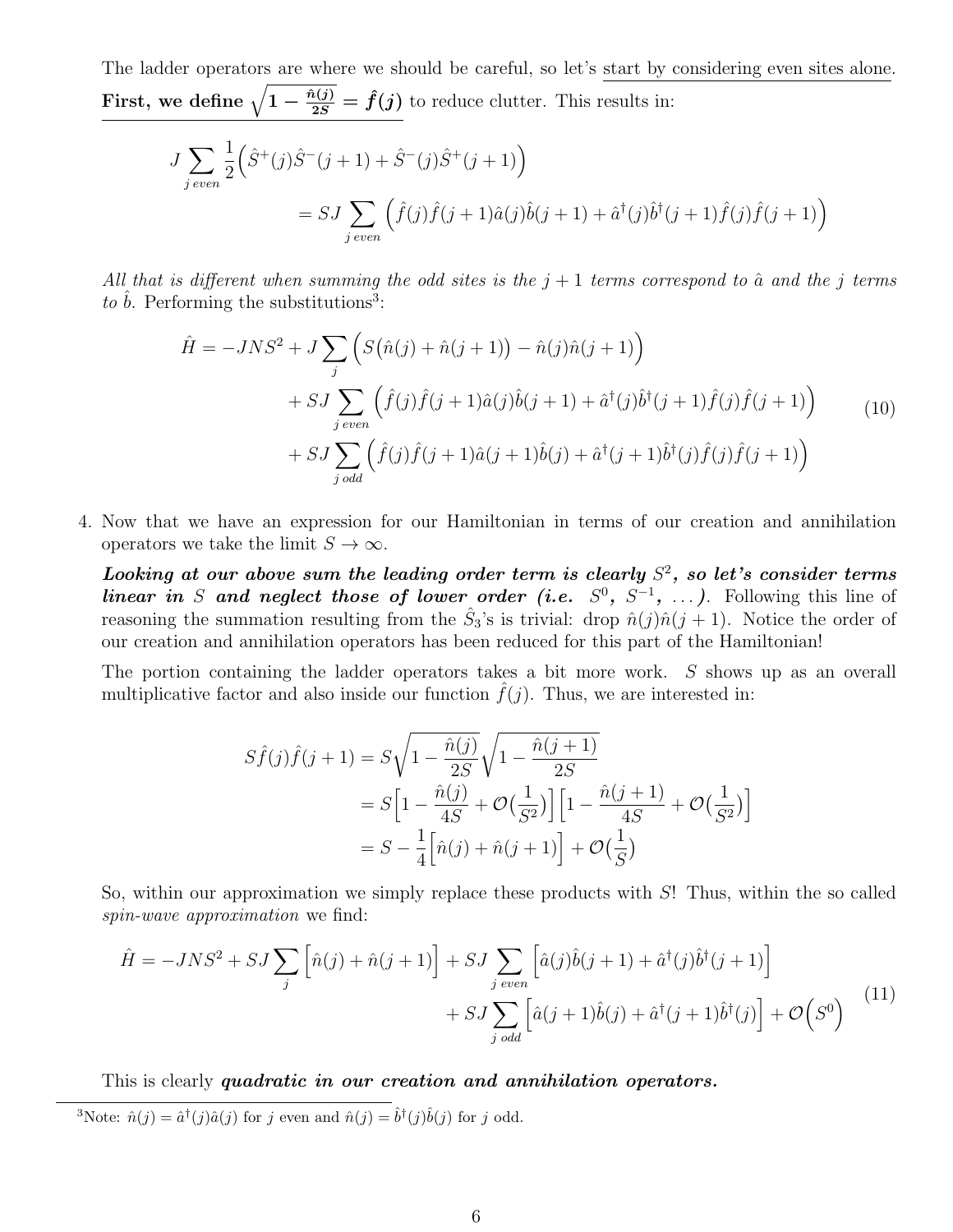5. Let's formally apply the  $S \to \infty$  limit to our equations of motion. Since we have rewritten our Hamiltonian in terms of our creation and annihilation operators, we will be looking at the EoM for said operators. Thus, we are about to see that the dynamics of these operators are also simplified in the spin-wave approximation since they are linear. We just calculate the following commutator:

$$
[\hat{a}^{\dagger}(\ell), \hat{H}] = SJ \left[ \sum_{jeven} \left[ \hat{a}^{\dagger}(j) [\hat{a}^{\dagger}(\ell), \hat{a}(j)] + [\hat{a}^{\dagger}(\ell), \hat{a}(j)] \hat{b}(j+1) \right] \right.+ \sum_{jodd} \left[ \hat{a}^{\dagger}(j+1) [\hat{a}^{\dagger}(\ell), \hat{a}(j+1)] + [\hat{a}^{\dagger}(\ell), \hat{a}(j+1)] \hat{b}(j) \right] \right] + \mathcal{O}\left( S^{0} \right)= - SJ \left[ 2\hat{a}^{\dagger}(\ell) + \hat{b}(k+1) + \hat{b}(\ell-1) \right] + \mathcal{O}\left( S^{0} \right)
$$

where  $\ell$  is an arbitrary lattice site. From this result we can see:

$$
i\hbar \frac{d\hat{a}^{\dagger}(\ell)}{dt} = SJ \left[ 2\hat{a}^{\dagger}(\ell) + \hat{b}(\ell+1) + \hat{b}(\ell-1) \right] + \mathcal{O}\left(S^{0}\right)
$$
\n(12)

We are retaining the same approximation as 1.3, so we are dropping terms of order  $(S^{-1})^0$ . To leading order in S we have a linear equation of motion. The time evolution of the annihilation operator can be found from the Hermitian conjugate of this above equation:

$$
-i\hbar \frac{d\hat{a}(\ell)}{dt} = SJ \left[ 2\hat{a}(\ell) + \hat{b}^\dagger(\ell+1) + \hat{b}^\dagger(k-1) \right] + \mathcal{O}\left(S^0\right) \tag{13}
$$

We can rinse and repeat for  $\hat{b}(\ell)$ , but this is the same as  $\hat{b}^{\dagger}(l) \to \hat{a}^{\dagger}(\ell)$  and  $\hat{a}(\ell) \to \hat{b}(\ell)$  in the above expressions. Thus, all the EoM for the relevant operators are linear (up to order  $S$ ).

6. Let's now rewrite our creation and annihilation operators using the following Fourier transforms:

$$
\hat{a}(q) = \sum_{j \text{ even}} e^{-iqj} \hat{a}(j), \qquad \hat{b}(q) = \sum_{j \text{ odd}} e^{iqj} \hat{b}(j)
$$
\n(14)

Notice that I use a different normalization than the one used in the problem set. To be more specific, we write  $j_{\text{even}} = 2r$  and  $j_{\text{odd}} = 2r + 1$ , where the integer r takes the values  $r = -\frac{N}{4} + 1, \ldots, \frac{N}{4}$  $\frac{N}{4}$ , where we assume that there is an even number of even sites (and the same for the odd sites), and hence that  $N$  is a multiple of 4.

Periodic boundary conditions require that

$$
a(2r) = a(2r + N)
$$
, and  $b(2r + 1) = b(2r + 1 + N)$ 

which imply that

$$
e^{iqN}=1
$$

Hence, the momentum  $q$  is restricted to the values

$$
q_m = \frac{2\pi}{N}m
$$

where  $m = -\frac{N}{4} + 1, \ldots, \frac{N}{4}$  $\frac{N}{4}$ . Hence, the allowed momenta  $q_m$  take the values

$$
\left(-\frac{N}{4} + 1\right)\frac{2\pi}{N} \le q_m \le \frac{N}{4}\frac{2\pi}{N}
$$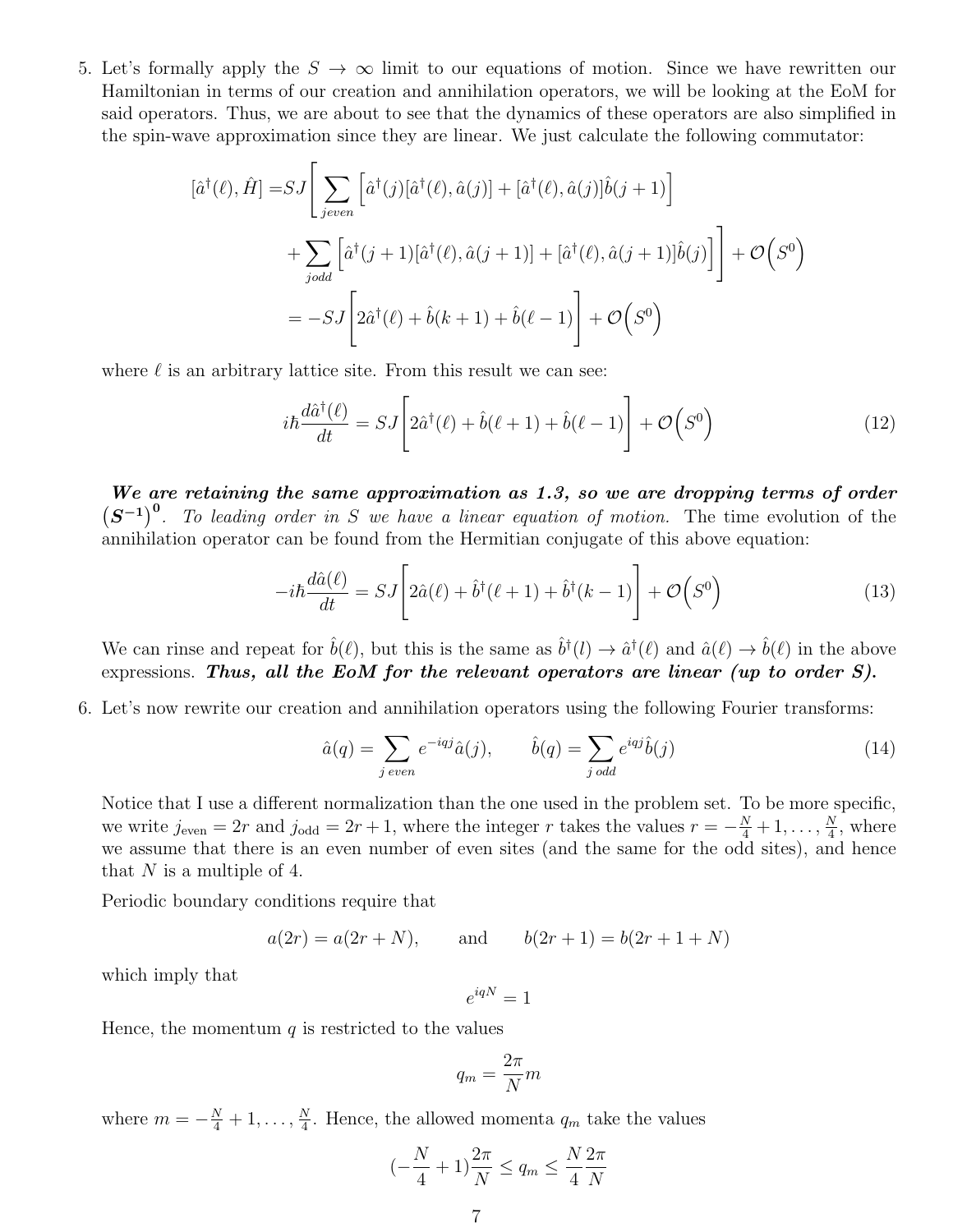Or, what is the same

$$
-\frac{\pi}{2} + \frac{2\pi}{N} \le q_m \le \frac{\pi}{2}
$$

The allowed values of the momenta have a spacing  $\Delta q = \frac{2\pi}{N}$  $\frac{2\pi}{N}$ . We are interested in chains with periodic boundary conditions in the thermodynamic limit  $N \to \infty$ . In this limit the spacing of the momenta  $\Delta q \to 0$  and the allowed values of the momenta q fill densely the real interval  $-\frac{\pi}{2} < q \leq \frac{\pi}{2}$  $\frac{\pi}{2}$ , known as the first Brillouin zone.

The inverse of the Fourier transforms of Eq.(14) are

$$
a(2r) = \frac{2}{N} \sum_{m=-N/4+1}^{N/4} a(q_m) e^{iq_m 2r}, \qquad b(2r+1) = \frac{2}{N} \sum_{m=-N/4+1}^{N/4} b(q_m) e^{-iq_m (2r+1)}
$$
(15)

We now recognize that the sums shown in Eq.(15) have the form of Riemann sums which in the thermodynamic limit  $N \to \infty$  converge to the integrals

$$
a(2r) = \int_{-\pi/2}^{\pi/2} \frac{dq}{\pi} e^{iq2r} a(q), \qquad b(2r+1) = \int_{-\pi/2}^{\pi/2} \frac{dq}{\pi} e^{-iq(2r+1)} b(q) \tag{16}
$$

where we used that the spacing is  $\Delta q = 2\pi/N$ .

We will now check the commutation relations of the operators  $a(q)$  with its Hermitian conjugate:

$$
[a(q), a^{\dagger}(q')] = \sum_{r,r'=-N/4+1}^{N/4} [a(2r), a^{\dagger}(2r')] e^{iq2r - iq'2r'} \tag{17}
$$

$$
=\sum_{r=-N/4+1}^{N/4} e^{-i(q-q')2r} \tag{18}
$$

$$
\equiv \pi \delta_P (q - q') \tag{19}
$$

and similarly we obtain

$$
[b(q), b^\dagger(q') = \pi \delta_P(q - q')
$$

and all other commutators vanish. Here we introduced the periodic delta-function

$$
\delta_P(q) \equiv \sum_{m=-\infty}^{\infty} \delta(q + \pi m)
$$

In particular, we find the delta function at zero momentum is

$$
\delta_P(0) = \frac{N}{2\pi}
$$

We will now proceed to express the operators that appear in the effective Hamiltonian of Eq.(11) in terms of the operators  $a(k)$  and  $b(k)$  (and of their Hermitian conjugates). We will work directly in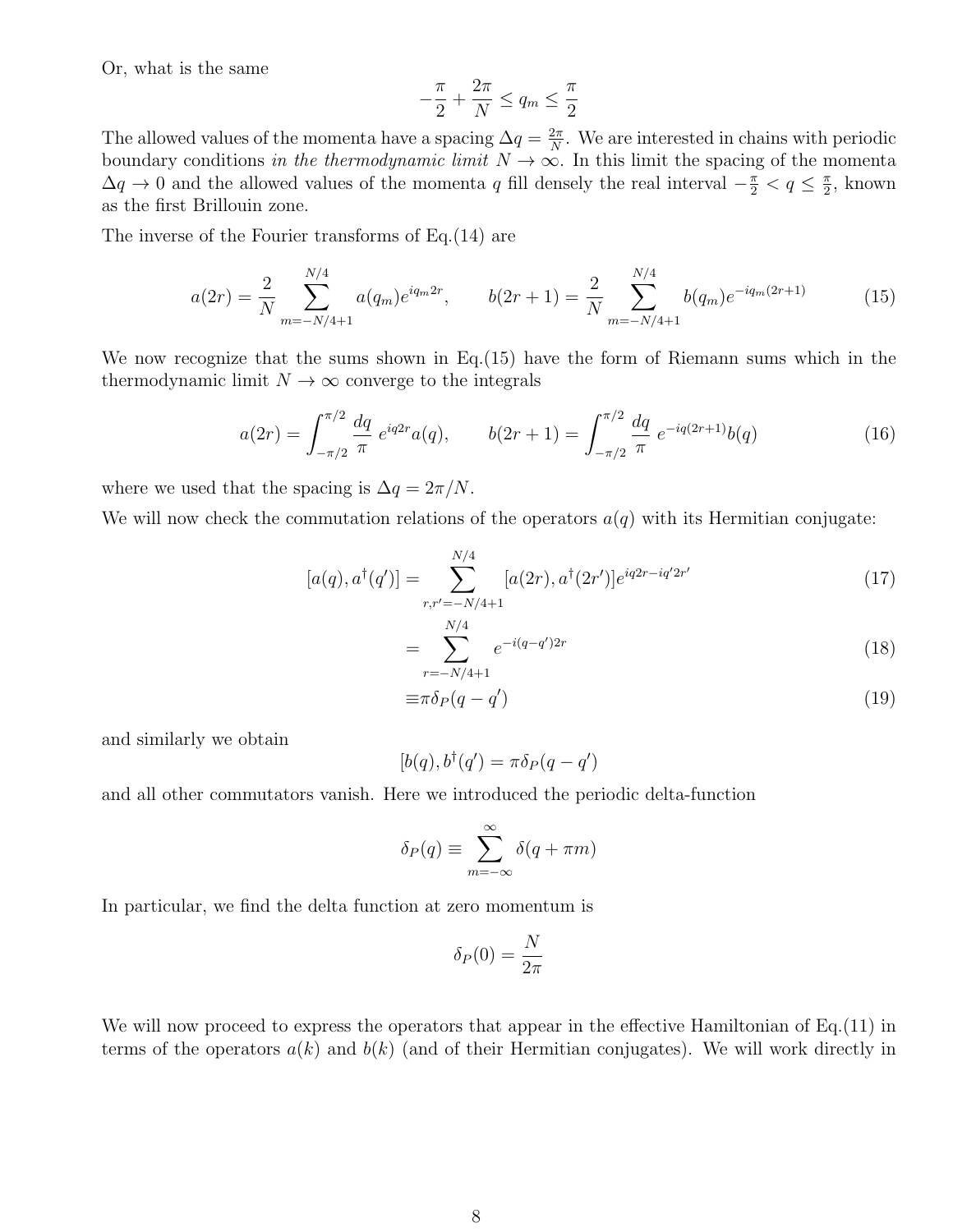the thermodynamic limit. We begin with the sum of the local densities  $n(j)$  on the even sublattice:

$$
\sum_{r=-N/4+1}^{N/4} n(2r) = \int_{-\pi/2}^{\pi/2} \frac{dq}{\pi} \int_{-\pi/2}^{\pi/2} \frac{dk}{\pi} \sum_{r=-N/4+1}^{N/4} e^{i2r(q-k)} \hat{a}^{\dagger}(q) a(k)
$$

$$
= \int_{-\pi/2}^{\pi/2} \frac{dq}{\pi} \int_{-\pi/2}^{\pi/2} \frac{dk}{\pi} \pi \delta_P(q-k) a^{\dagger}(q) a(k)
$$

$$
= \int_{-\pi/2}^{\pi/2} \frac{dq}{\pi} a^{\dagger}(q) a(q)
$$

$$
= \int_{-\pi/2}^{\pi/2} \frac{dq}{\pi} n_a(q)
$$

A similar result works for  $j$  odd:

$$
\sum_{r=-N/4+1}^{N/4} n(2r+1) = \int_{-\pi/2}^{\pi/2} \frac{dq}{\pi} b^{\dagger}(q) b(q) = \int_{-\pi/2}^{\pi/2} \frac{dq}{\pi} n_b(q)
$$

Similarly, we obtain

$$
2\sum_{r=-N/4+1}^{N/4} \left[ n(2r) + n(2r+1) \right] = 2\int_{-\pi/2}^{\pi/2} \frac{dq}{\pi} 2\left[ a^{\dagger}(q) a(q) + b^{\dagger}(q) b(q) \right]
$$

These terms in Eq.(11) conserve the number of excitations, i.e. have as many creation ans annihilation operators.

We will next perform the Fourier transform of the off-diagonal terms in Eq.(11). However, these terms do not conserve the number of excitations. They are

$$
+ SJ \sum_{r+-N/4+1}^{N/4} \left( a(2r)b(2r+1) + a^{\dagger}(2r)b^{\dagger}(2r+1) + a(2r)b(2r-1) + a^{\dagger}(2r)b^{\dagger}(2r-1) \right)
$$
  
= 
$$
SJ \sum_{r=-N/4+1}^{N/4} \int_{-\pi/2}^{\pi/2} \frac{dq}{\pi} \int_{-\pi/2}^{\pi/2} \frac{dk}{\pi} \pi \delta_P(q-k) 2 \cos q \left( a(q)b(q) + a^{\dagger}(q)b^{\dagger}(q) \right)
$$
  
= 
$$
SJ \int_{-\pi/2}^{\pi/2} \frac{dq}{\pi} 2 \cos q \left( a(q)b(q) + a^{\dagger}(q)b^{\dagger}(q) \right)
$$

Combining these expressions we find

$$
H = -JNS^{2} + 2JS \int_{-\pi/2}^{\pi/2} \frac{dq}{\pi} \Big[ a^{\dagger}(q)a(q) + b^{\dagger}(q)b(q) + \cos qa(q)b(q) + \cos qa^{\dagger}(q)b^{\dagger}(q) \Big]
$$
  
=  $-JNS^{2} - 2JS \int_{-\pi/2}^{\pi/2} \frac{dq}{\pi} \pi \delta_{P}(0)$   
+  $2SJ \int_{-\pi/2}^{\pi/2} \frac{dq}{\pi} \Big[ a^{\dagger}(q)a(q) + b(q)b^{\dagger}(q) + \cos(q)a(q)b(q) + 2\cos(q)a^{\dagger}(q)b^{\dagger}(q) \Big]$   
=  $-JNS^{2} \left( 1 + \frac{1}{S} \right) + 2JS \int_{-\pi/2}^{\pi/2} \frac{dq}{\pi} \Big[ \hat{a}^{\dagger}(q) b(q) \Big] \begin{bmatrix} 1 & \cos q \\ \cos q & 1 \end{bmatrix} \begin{bmatrix} a(q) \\ b^{\dagger}(q) \end{bmatrix}$  (20)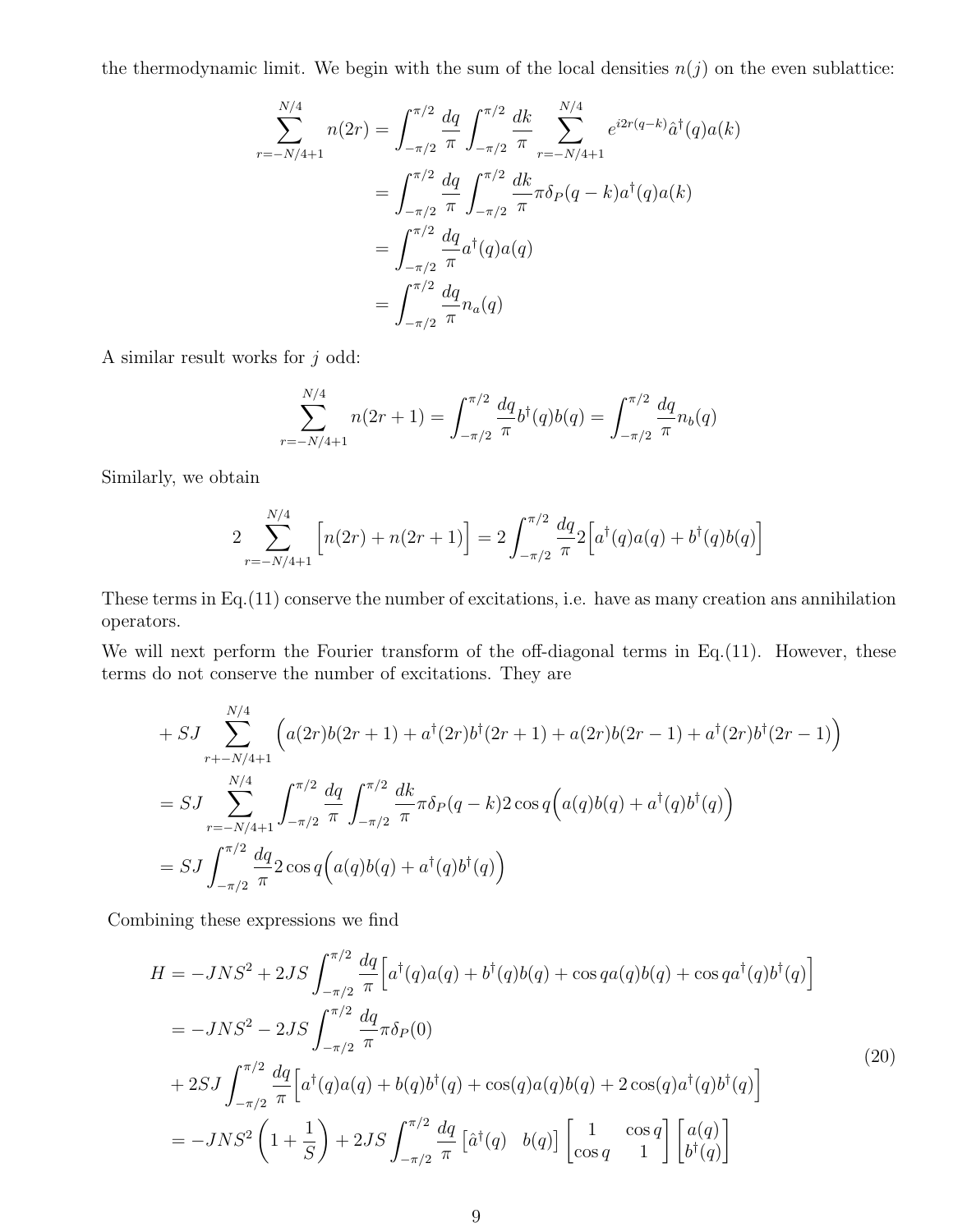where in the second line we reordered the operators of a term in the first line and where we used that  $\delta_P(0) = N/(2\pi)$ . We can diagonalize the Hamiltonian by introducing the following Bogoliubov transformation<sup>4</sup>:

$$
\begin{bmatrix} c(q) \\ d^{\dagger}(q) \end{bmatrix} = \begin{bmatrix} \cosh(\theta(q)) & \sinh(\theta(q)) \\ \sinh(\theta(q)) & \cosh(\theta(q)) \end{bmatrix} \begin{bmatrix} a(q) \\ b^{\dagger}(q) \end{bmatrix}
$$

and its inverse transformation

$$
\begin{bmatrix} a(q) \\ b^\dagger(q) \end{bmatrix} = \begin{bmatrix} \cosh(\theta(q)) & -\sinh(\theta(q)) \\ -\sinh(\theta(q)) & \cosh(\theta(q)) \end{bmatrix} \begin{bmatrix} c(q) \\ d^\dagger(q) \end{bmatrix}
$$

This transformation preserves our commutation relations<sup>5</sup>! These new operators are interpreted as quasi-particles. We restate that the quasi particle operators,  $c(q)$  and  $d(q)$ , satisfy the same algebra as  $a(q)$  and  $b(q)$ .

Now we are interested in the following multiplication:

$$
\begin{bmatrix}\n\cosh(\theta(q)) & -\sinh(\theta(q)) \\
-\sinh(\theta(q)) & \cosh(\theta(q))\n\end{bmatrix}\n\begin{bmatrix}\n1 & \cos(q) \\
\cos(q) & 1\n\end{bmatrix}\n\begin{bmatrix}\n\cosh(\theta(q)) & -\sinh(\theta(q)) \\
-\sinh(\theta(q)) & \cosh(\theta(q))\n\end{bmatrix}
$$
\n
$$
=\begin{bmatrix}\n\cosh(2\theta(q)) - \sinh(2\theta(q))\cos(q) & \cosh(2\theta(q))\cos(q) - \sinh(2\theta(q)) \\
\cosh(2\theta(q))\cos(q) - \sinh(2\theta(q)) & \cosh(2\theta(q)) - \sinh(2\theta(q))\cos(q)\n\end{bmatrix}
$$

To diagonalize the Hamiltonian we choose:

$$
\theta(q) = \frac{1}{2} \tanh^{-1}(\cos(q))
$$

Notice this means:

$$
sech2(2\theta(q)) = 1 - \tanh2(2\theta(q))
$$

$$
= 1 - \cos2(q)
$$

$$
= \sin2(q)
$$

and,

$$
sinh(2\theta(q)) = cosh(2\theta(q))tanh(2\theta(q))
$$
  
= cosh(2\theta(q))cos(q)

The diagonal terms are now a breeze to find:

$$
\cosh(2\theta(q)) - \sinh(2\theta(q))\cos(q) = \frac{1}{\mathrm{sech}(2\theta(q))}\left(1 - \cos^2(q)\right)
$$

$$
= |\sin(q)|
$$

 $^{4}$ See Appendix A if you prefer foiling out the expressions over matrix multiplication. The latter method is much easier, but the former is here in case you did/tried this problem that way and want to check it.

<sup>&</sup>lt;sup>5</sup>This is a direct consequence of the identity:  $\cosh^2(x) - \sinh^2(x) = 1$ .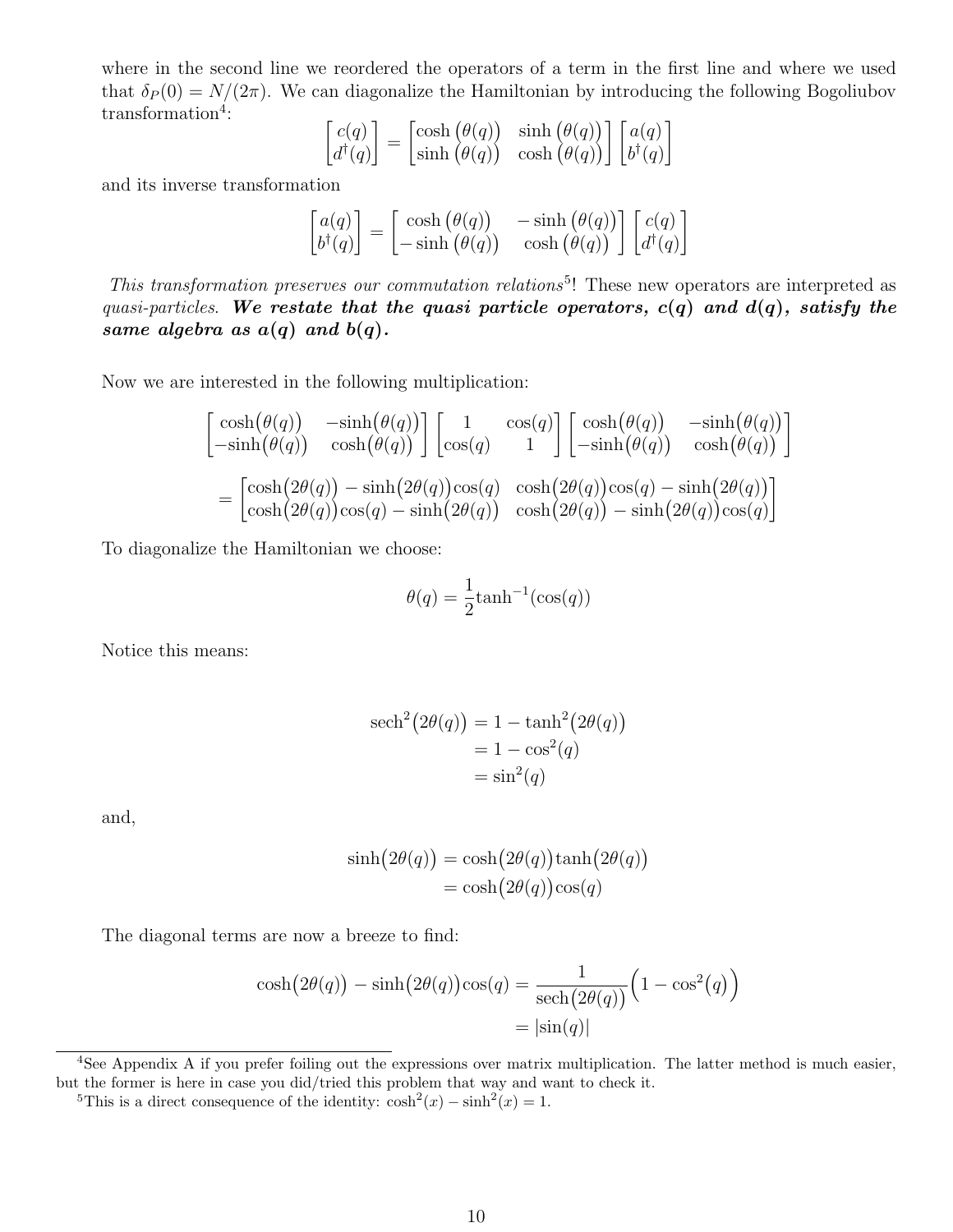In terms of our quasi-particles our Hamiltonian becomes:

$$
\hat{H} = -JNS^{2} \left( 1 + \frac{1}{S} \right) + 2SJ \int_{-\pi/2}^{\pi/2} \frac{dq}{\pi} \left[ a^{\dagger}(q) \quad b(q) \right] \left[ \begin{array}{cc} 1 & \cos(q) \\ \cos(q) & 1 \end{array} \right] \left[ \begin{array}{c} a(q) \\ b^{\dagger}(q) \end{array} \right]
$$
\n
$$
= -JNS^{2} \left( 1 + \frac{1}{S} \right) + 2SJ \int_{-\pi/2}^{\pi/2} \frac{dq}{\pi} |\sin(q)| \left[ c^{\dagger}(q) \quad d(q) \right] \left[ \begin{array}{c} c(q) \\ d^{\dagger}(q) \end{array} \right]
$$
\n
$$
= -JNS^{2} \left( 1 + \frac{1}{S} \right) + 2SJ \int_{-\pi/2}^{\pi/2} \frac{dq}{\pi} |\sin(q)| \left( c^{\dagger}(q)c(q) + d(q)d^{\dagger}(q) \right)
$$
\n
$$
= -JNS^{2} \left( 1 + \frac{1}{S} \right) + 2SJ \int_{-\pi/2}^{\pi/2} \frac{dq}{\pi} |\sin(q)| \pi \delta_{P}(0) + SJ \int_{-\pi/2}^{\pi/2} \frac{dq}{\pi} |\sin(q)| \left( c^{\dagger}(q)c(q) + d^{\dagger}(q)d(q) \right)
$$

Thus, in this limit the Hamiltonian takes the simpler form

$$
H = E_0 + 2SJ \int_{-\pi/2}^{\pi/2} \frac{dq}{\pi} |\sin(q)| \left(\hat{c}^\dagger(q)\hat{c}(q) + \hat{d}^\dagger(q)\hat{d}(q)\right)
$$
(21)

Where:

$$
E_0 = -JNS^2 + JNS + 2SJ \int_{-\pi/2}^{\pi/2} \frac{dq}{\pi} |\sin(q)| \pi \delta_P(0) = -JNS^2 \left[ 1 + \frac{1}{S} \left( 1 - \frac{2}{\pi} \right) \right]
$$

The second term is the leading quantum correction (to order  $1/S$ ) to the classical ground state energy. From this we can see that the Hamiltonian is quadratic and diagonal in the creation and annihilation operators for our quasi particles.

7. We can define the ground state,  $|0\rangle$ , to be the state which satisfies:  $\hat{n}_c(q)|0\rangle = \hat{n}_d(q)|0\rangle = 0$ . Thus, the energy of the ground state is:

$$
E_0 = -JNS^2 \left[ 1 + \frac{1}{S} \left( 1 - \frac{2}{\pi} \right) \right]
$$

8. There are two types of a single particle states:

$$
|n_c(k) = 1\rangle = c^{\dagger}(k)|0\rangle
$$
, and  $|n_d(k) = 1\rangle = d^{\dagger}(k)|0\rangle$ 

Let's find the energy of these states using our above Hamiltonian. We just need to note:

$$
n_c(q)c^{\dagger}(k)|0\rangle = c^{\dagger}(q)c(q)c^{\dagger}(k)|0\rangle = c^{\dagger}(q)\left[\pi\delta_P(k-q) + c^{\dagger}(k)c(q)\right]|0\rangle = \pi c^{\dagger}(q)\delta_P(k-q)|0\rangle
$$

so after subtracting off the ground state energy and integrating, the excitation energies of our single particle states are of the form:

$$
E(k) = 2JS|\sin(k)|
$$

**Note that:**  $k \to 0 \Rightarrow E(k) \to 0$  (restricting ourselves to the first Brillouin zone, i.e. neglect  $k = n\pi$  with  $n \neq 0$ , so in the long wave length limit,  $k \to 0$ , both types of single particle states have energies equal to the ground state: they are gapless!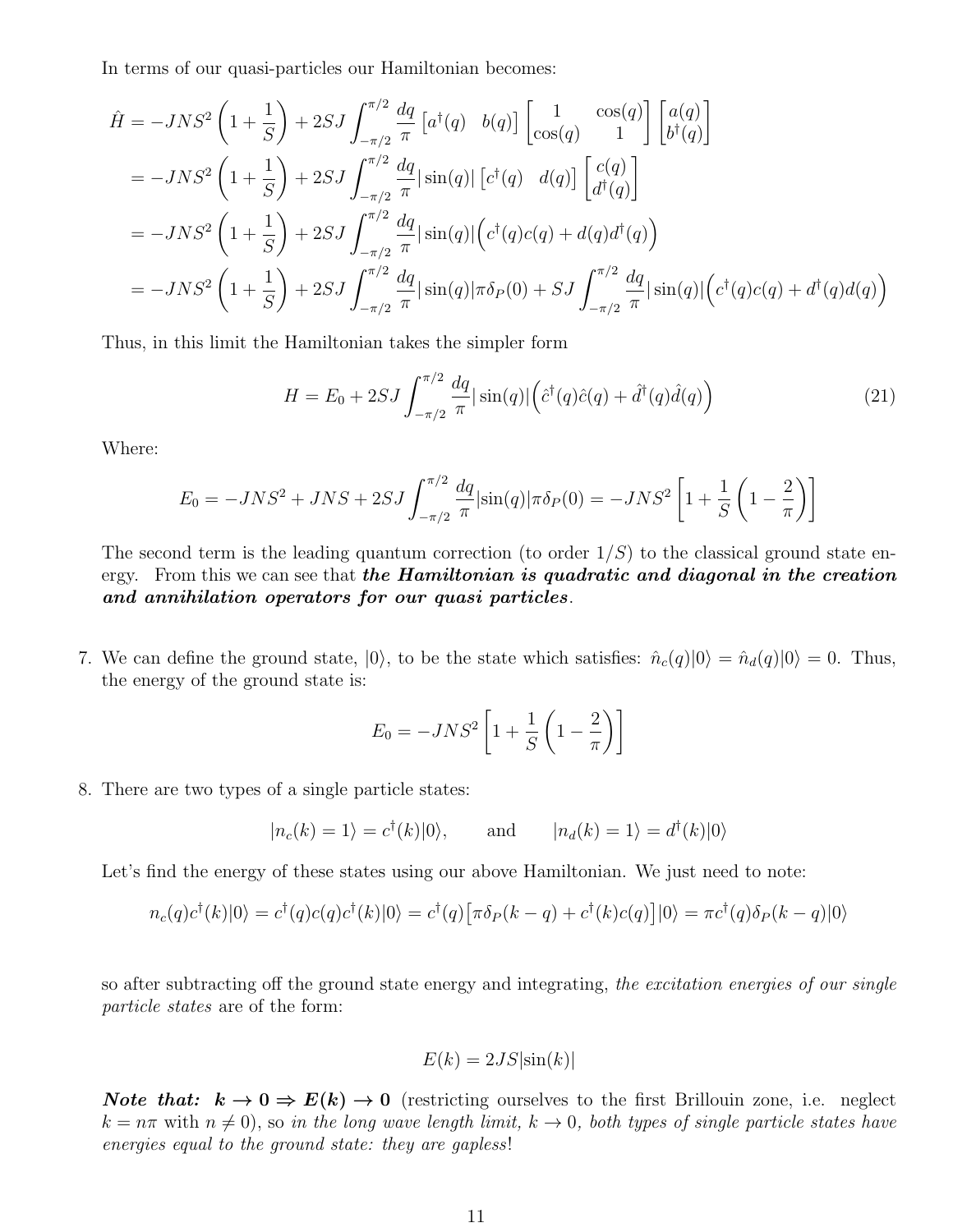Furthermore, we can expand our energy in the immediate neighborhood of  $k = 0$  to obtain:

$$
E(k) \approx 2JS|k|
$$

Thus, we see the energy vanishes linearly with the momentum  $k!$  Finally, the velocity of these excitations as  $k \to 0$  is given by:

$$
v_s = \frac{dE(k)}{d|k|}\Big|_{k=0} = 2JS
$$

This is the spin wave velocity.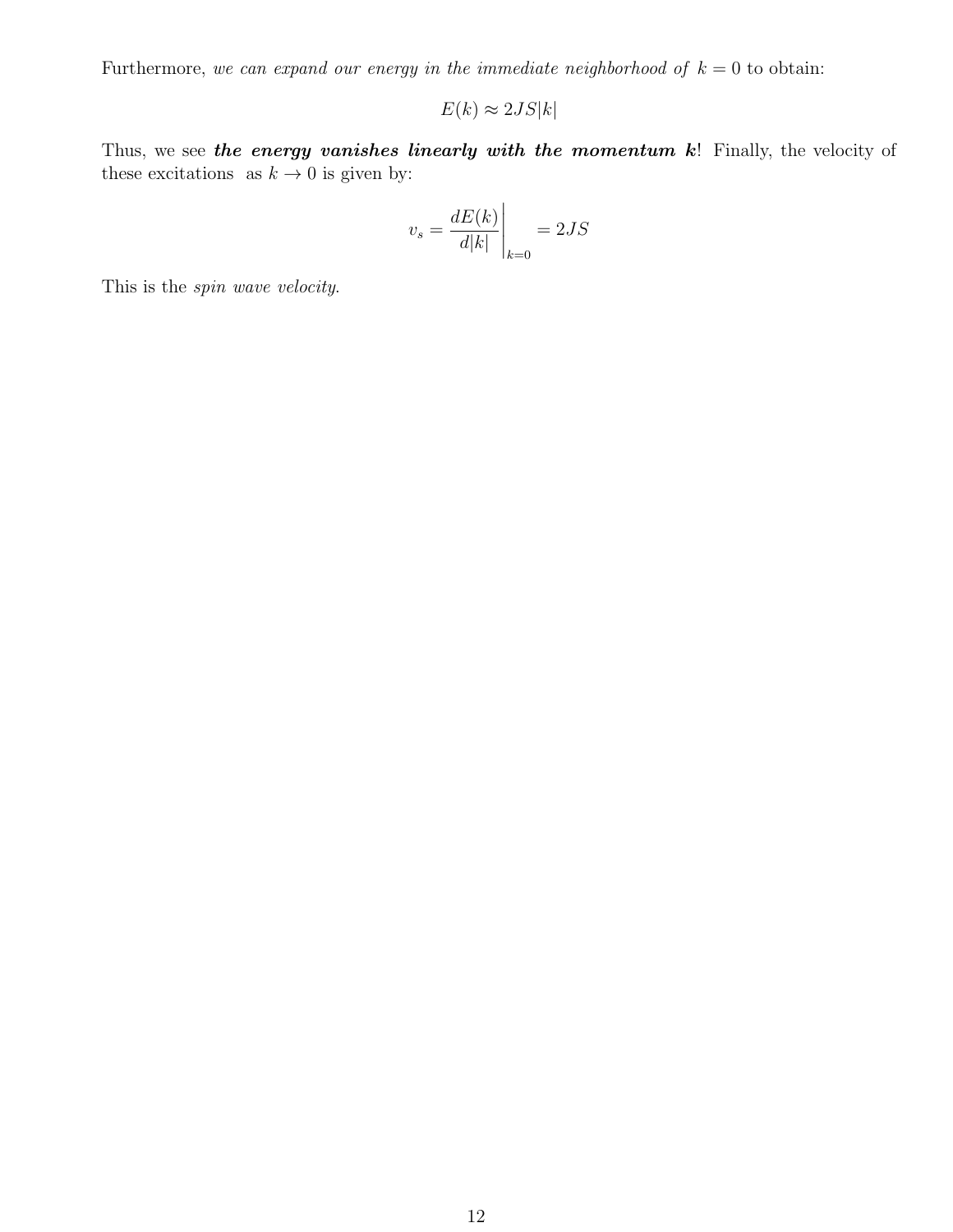#### 2 Two component complex scalar field

Consider the Lagrangian:

$$
\mathcal{L} = \left(\partial_{\mu}\phi_{a}\right)^{*}\partial^{\mu}\phi_{a} - V(|\phi_{a}|^{2})
$$

Where:  $V(|\phi_a|^2) = m^2 \phi_a \phi_a^*$ 

- 1. Let's begin by finding:
	- (a) The canonical momentum  $\Pi_a$  conjugate to  $\phi_a$ . This is simple enough:

$$
\Pi_a = \frac{\delta \mathcal{L}}{\delta \partial_0 \phi_a} = \partial^0 \phi_a^*
$$

Since the field is complex, we can not forget about:

$$
\Pi_a^* = \frac{\delta \mathcal{L}}{\delta \partial_0 \phi_a^*} = \partial^0 \phi_a
$$

As a quick note, we see that we neglect any sort of index which indicates if we are talking about a co- or contra-variant canonical momentum. We just make the correct choice where it matters, and forgo any additional labels to avoid too much clutter.

(b) With  $\sigma$  representing the extra degree of freedom we get from the complex fields we see the Hamiltonian of this system is:

$$
\mathcal{H} = \sum_{a,\sigma} (\partial_0 \phi_a^{\sigma}) \Pi_a^{\sigma} - \mathcal{L} = 2 \sum_a \Pi_a^* \Pi_a - \mathcal{L}
$$

From here on out I drop all summation symbols with the understanding we are summing over the components of the field. With this in mind we see:

$$
\mathcal{H} = \left(\Pi_a^* \Pi_a + \nabla \phi_a \cdot \nabla \phi_a^*\right) + V(|\phi|^2)
$$

So then:

$$
H = \int d^3x \mathcal{H}
$$

(c) Now for the total linear momentum the momentum density is given by:

$$
\mathcal{P}^k = \Pi_a \partial^k \phi_a + h.c.
$$

We could arrive here from the energy-momentum tensor as we did in the last homework. The Hermitian conjugate is needed to keep things real. From this we have:

$$
P^k = \int d^3x \; \mathcal{P}^k
$$

2. We begin by considering a two component complex scalar field:

$$
\Phi = \begin{bmatrix} \phi_1 \\ \phi_2 \end{bmatrix}
$$

clearly:

$$
\forall U \in SU(2), \ |U\Phi|^2 = |\Phi|^2
$$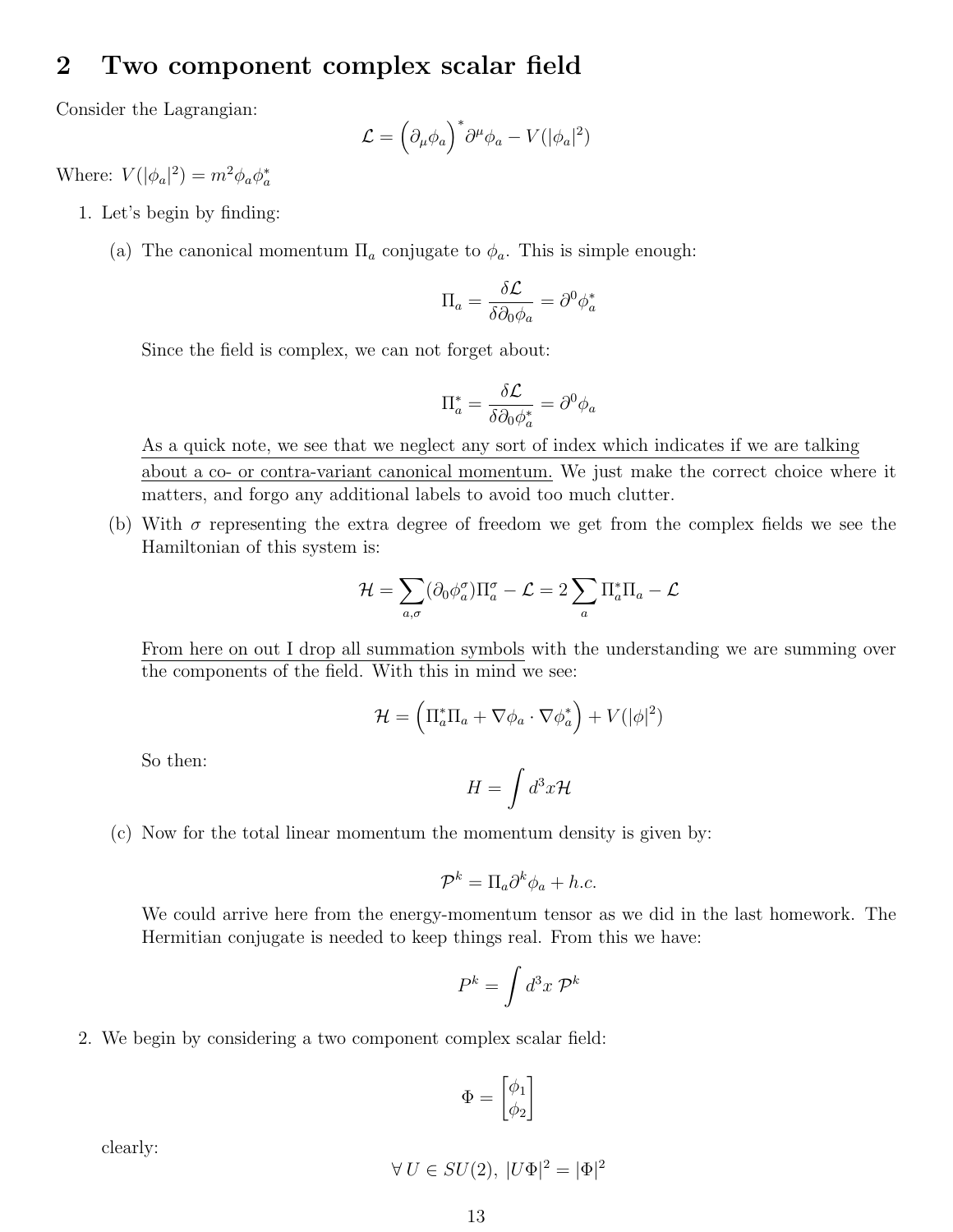Furthermore, in the case of a global symmetry:  $\mathcal{L}(U\Phi) = \mathcal{L}(\Phi)$  (see Appendix B for the case of a local symmetry). We know from Noether's theorem that a symmetry implies the existence of conserved currents. To find these currents we express the elements of our group in the following form<sup>6</sup>:

$$
[U(x)]_{ab} = [e^{i\lambda^k \theta^k(x)}]_{ab} \approx \delta_{ab} + i\lambda_{ab}^k \theta^k(x)
$$

$$
[U^{\dagger}(x)]_{ab} = [e^{-i\lambda^k \theta^k(x)}]_{ab} \approx \delta_{ab} - i\lambda_{ab}^k \theta^k(x)
$$

Of course, we're working with small  $\theta^k(x)$ 's. Since we are considering a 2-component complex scalar field, we need the following two transformation rules:

$$
[U(x)\Phi]_a = [U(x)]_{ab}\phi_b
$$

$$
[(U(x)\Phi)^\dagger]_a = \phi_b^*[U^\dagger(x)]_{ba}
$$

Taking our representations of the spin- $1/2$  doublet representation of  $SU(2)$  to be the Pauli matrices, i.e.  $\lambda_{ab}^k = \sigma_{ab}^k$ , the explicit transformation for our complex scalar field is given by:

$$
\delta\phi_a = ([U(x)]_{ab} - \delta_{ab})\phi_b \approx i\sigma_{ab}^k \phi_b \theta^k(x)
$$

Note, we are summing over b. Also, for the complex conjugate:

$$
\delta \phi_a^* = \phi_b^* ([U^\dagger(x)]_{ba} - \delta_{ab}) \approx -i \phi_b^* \sigma_{ba}^k \theta^k(x)
$$

We are interested in a global symmetry; thus, our  $\theta^k$ 's are constant. Applying this variation to our Lagrangian, exploiting the Euler-Lagrange equation, and finally taking the necessary functional derivatives we find<sup>7</sup>:

$$
\delta \mathcal{L} = \frac{\delta \mathcal{L}}{\delta \phi_a} \delta \phi_a + \frac{\delta \mathcal{L}}{\delta \partial_\nu \phi_a} \delta \partial_\nu \phi_a + \phi_a \leftrightarrow \phi_a^*
$$
  
\n
$$
= \partial_\nu \left[ \frac{\delta \mathcal{L}}{\delta \partial_\nu \phi_a} \delta \phi_a + \delta \phi_a^* \frac{\delta \mathcal{L}}{\delta \partial_\nu \phi_a^*} \right]
$$
  
\n
$$
= i \partial_\nu \left[ \sigma_{ab}^k \left( \partial^\nu \phi_a \right)^* \phi_b - \phi_b^* \sigma_{ba}^k \left( \partial^\nu \phi_a \right) \right] \theta^k
$$
  
\n
$$
= i \partial_\nu \left[ \left( \partial^\nu \Phi^T \right)^* \sigma^k \Phi - \left( \Phi^T \right)^* \sigma^k \partial^\nu \Phi \right] \theta^k
$$
 (22)

So we have 3 conserved 4-currents (one for each Pauli Matrix) indexed with k. Because we want to (eventually) show our corresponding conserved charges are the generators of  $SU(2)$ , we introduce an additional minus sign, and define/rewrite as:

$$
j^k_\nu \equiv -i\Big(\big(\partial_\nu \Phi^\dagger\big) \sigma^k \Phi - \Phi^\dagger \sigma^k \partial_\nu \Phi\Big)
$$

This is clearly conserved by the above relation.

 ${}^{6}$ The specific representation is not yet determined, but they are Hermitian.

<sup>7</sup>Notice the order of products in the second term of the second line. This can be seen in a few ways. For one, the h.c. of φ lives in the dual space, so it must left multiply. You can also write this line as:  $\partial_{\nu} \left[ \frac{\delta \mathcal{L}}{\delta \partial_{\nu} \phi_{a}} \delta \phi_{a} + h.c. \right]$ . Finally, just plugging in  $\phi + \delta \phi$  into our action achieves the same ordering of terms.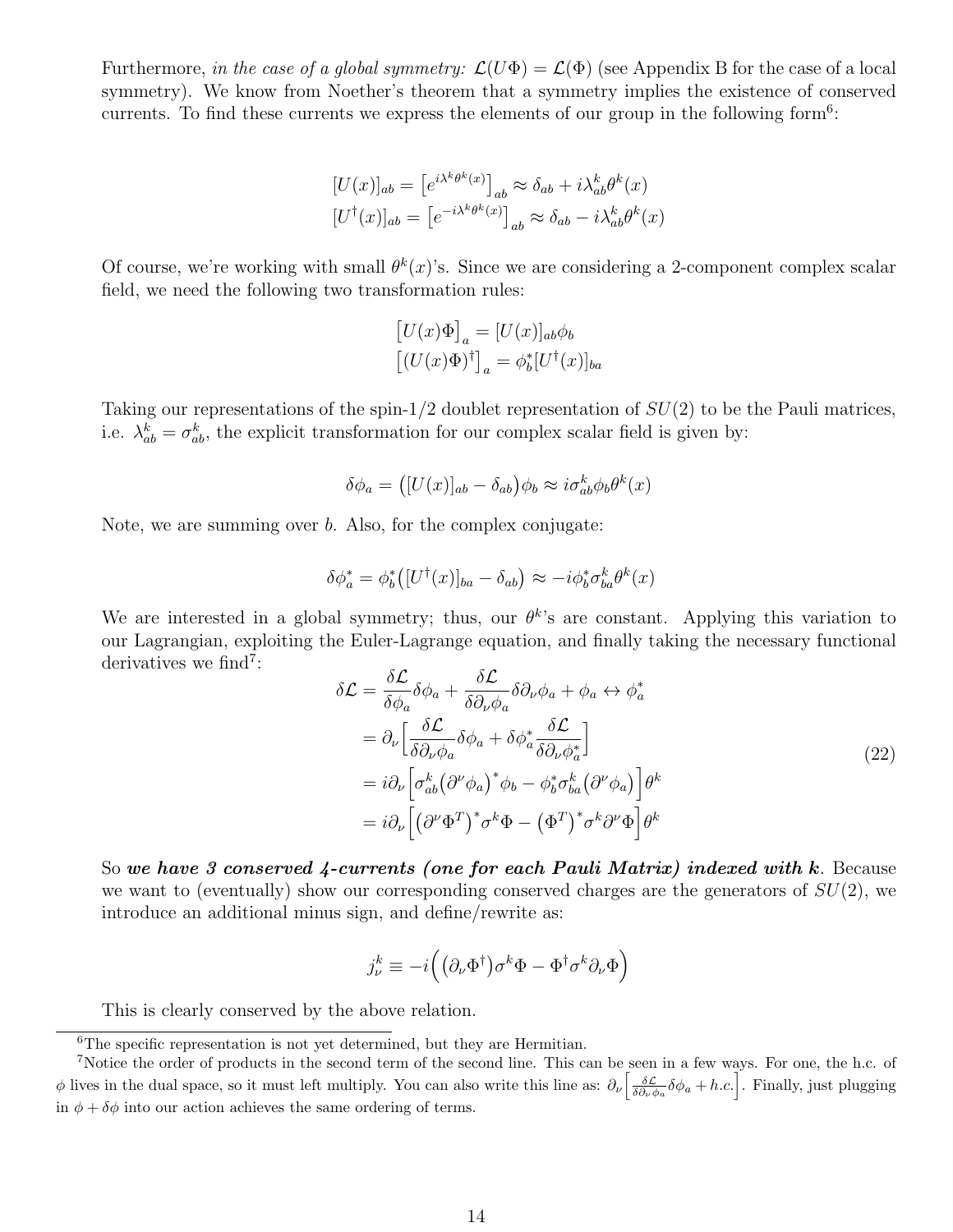We can express our constants of motion in terms of these conserved currents in the usual way:

$$
Q^{k} = \int d^{3}x j_{0}^{k} = -i \int d^{3}x \left( (\partial_{0} \Phi^{\dagger}) \sigma^{k} \Phi - \Phi^{\dagger} \sigma^{k} \partial_{0} \Phi \right)
$$

$$
= -i \int d^{3}x \left( \Pi^{T} \sigma^{k} \Phi - \Phi^{\dagger} \sigma^{k} \Pi^{*} \right)
$$

$$
= -i \sigma_{ab}^{k} \int d^{3}x \left( \Pi_{a} \phi_{b} - \phi_{a}^{*} \Pi_{b}^{*} \right)
$$

This means there are 3 classical constants of motion associated with global  $SU(2)$ transformations.

3. Now let's go ahead and Quantize our theory. All we need to do is promote our fields to operators, and then impose equal time commutation relations. The result of which is:

$$
\hat{H} = \int d^3x \left( \hat{\Pi}_a \hat{\Pi}_a^* + \nabla \hat{\phi}_a \cdot \nabla \hat{\phi_a}^* + V(|\hat{\phi}|^2) \right)
$$
  

$$
[\hat{\phi}_a(\vec{x}, t), \hat{\Pi}_b(\vec{x}', t)] = [\hat{\phi}_a^*(\vec{x}, t), \hat{\Pi}_b^*(\vec{x}', t)] = i\delta_{ab}\delta^3(\vec{x} - \vec{x}')
$$

All other commutators are zero.

We can also see that the total momentum operator becomes:

$$
\hat{P}^k = \int d^3x \hat{\Pi}_a \partial^k \hat{\phi}_a + h.c.
$$

4. The quantum mechanical generators of global infinitesimal  $SU(2)$  symmetry are related to the classical conserved quantities above,  $Q^k$ , in a very intimate way; indeed, these are just the off-springs of our classical conserved charge. We promote the conserved charge to an operator by using the quantized field operators; thus:

$$
\hat{Q}^k = \int d^3x \hat{j}^{0k} = -i \int d^3x \left( \left( \partial^0 \hat{\Phi}^T \right)^* \sigma^k \hat{\Phi} - \left( \hat{\Phi}^T \right)^* \sigma^k \partial^0 \hat{\Phi} \right)
$$

$$
= -i \int d^3x \left( \hat{\Pi}^T \sigma^k \hat{\Phi} - \left( \hat{\Phi}^T \right)^* \sigma^k \hat{\Pi}^* \right)
$$

$$
= -i \sigma_{ab}^k \int d^3x \left( \hat{\Pi}_a \hat{\phi}_b - \hat{\phi}_a^* \hat{\Pi}_b^* \right)
$$
(23)

These guys are indeed the generators we are after which is evident from their commutation relations:  $[\hat{Q}^i,\hat{Q}^j]=2i\varepsilon_{ijk}\hat{Q}^k$ . These are clearly generators of our  $SU(2)$ symmetry since we have the same structure constant as the Pauli matrices!

To work out these commutation relations we note at equal times:

$$
\left[\hat{\Pi}_a\hat{\phi}_b(\vec{x}),\hat{\Pi}_c\hat{\phi}_d(\vec{x}')\right] = i\left(\hat{\Pi}_a\hat{\phi}_d(\vec{x})\delta_{bc} - \hat{\Pi}_c\hat{\phi}_b(\vec{x})\delta_{ad}\right)\delta(\vec{x}-\vec{x}')
$$

Which implies:

$$
-[\hat{\Pi}_{a}\sigma_{ab}^{i}\hat{\phi}_{b}(\vec{x}),\hat{\Pi}_{c}\sigma_{cd}^{j}\hat{\phi}_{d}(\vec{x}')] = -i(\hat{\Pi}_{a}\hat{\phi}_{d}(\vec{x})\sigma_{ab}^{i}\sigma_{bd}^{j} - \hat{\Pi}_{c}\hat{\phi}_{b}(\vec{x})\sigma_{ab}^{i}\sigma_{ca}^{j})\delta(\vec{x}-\vec{x}')
$$
  
\n
$$
= -i(\hat{\Pi}_{a}\hat{\phi}_{d}(\vec{x})\left[\sigma^{i}\sigma^{j}\right]_{ad} - \hat{\Pi}_{c}\hat{\phi}_{b}(\vec{x})\left[\sigma^{j}\sigma^{i}\right]_{bc}\right)\delta(\vec{x}-\vec{x}')
$$
  
\n
$$
= -i\hat{\Pi}_{a}\left[\left[\sigma^{i},\sigma^{j}\right]\right]_{ad}\hat{\phi}_{d}(\vec{x})\delta(\vec{x}-\vec{x}')
$$
  
\n
$$
= 2i\epsilon^{ijk}\left(-i\hat{\Pi}_{a}\sigma_{ad}^{k}\hat{\phi}_{d}(\vec{x})\right)\delta(\vec{x}-\vec{x}')
$$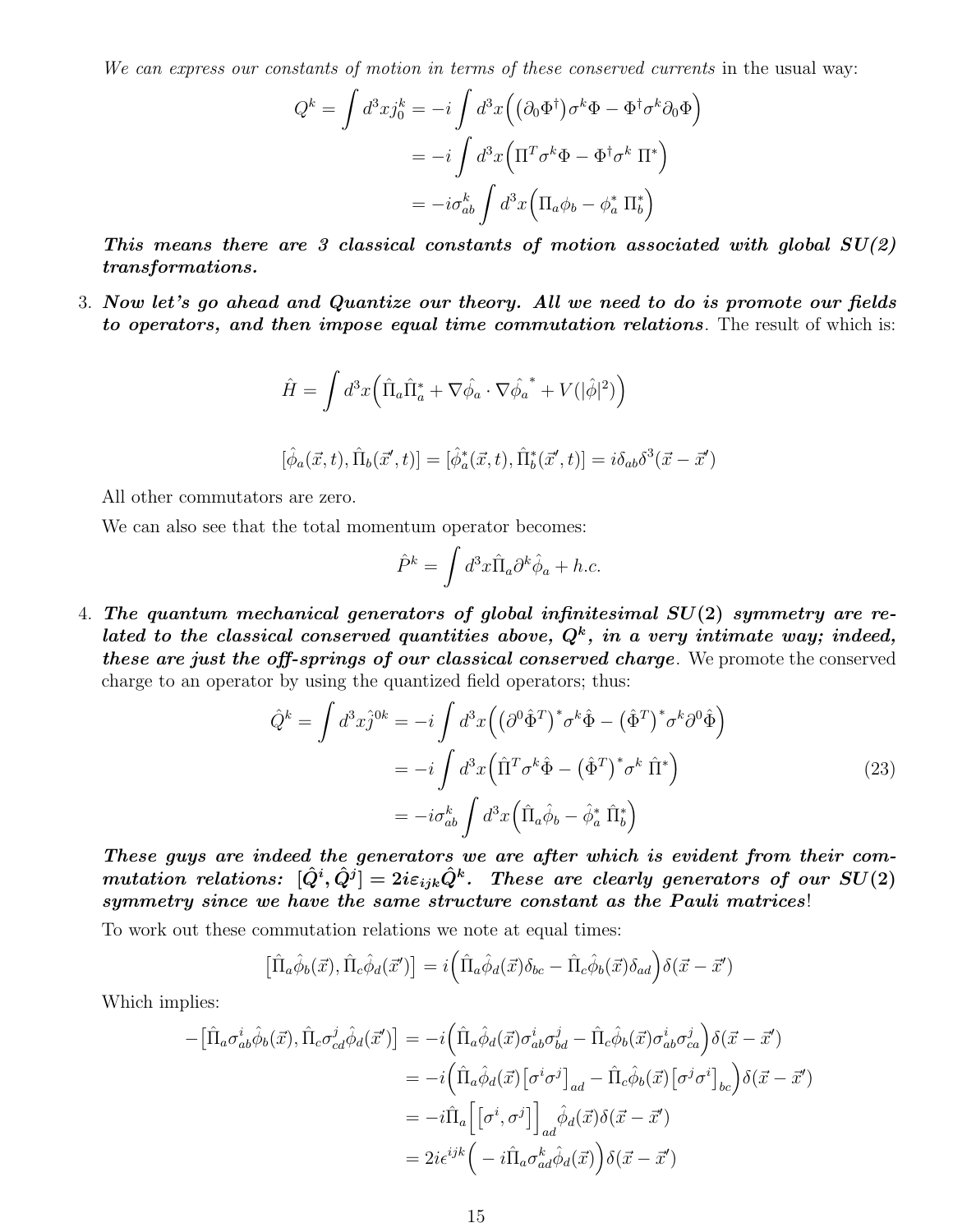We can finally show our desired result:

$$
\begin{aligned} \left[\hat{Q}^i, \hat{Q}^j\right] &= \int d^3x d^3x' 2i \epsilon^{ijk} \Big[ i \Big( \hat{\phi}_a^* \sigma^k_{ad} \hat{\Pi}_a^*(\vec{x}) - \hat{\Pi}_a \sigma^k_{ad} \hat{\phi}_d(\vec{x}) \Big) \Big] \delta(\vec{x} - \vec{x}') \\ &= 2i \epsilon^{ijk} \hat{Q}^k \end{aligned}
$$

Again, these conserved charges satisfy the same algebra as the Pauli matrices; therefore, they are generators of  $SU(2)$  transformations!

5. Let's now use the Heisenberg equation of motion to find dynamics of our field operators:

(a)

$$
\partial_0 \hat{\phi}_a(\vec{x},t) = \frac{1}{i} [\hat{\phi}_a(\vec{x},t), \hat{H}(\vec{x}',t)]
$$

Clearly  $\hat{\phi}_a$  only doesn't commute with the momentum operator; thus, we just need to compute:

$$
[\hat{\phi}_a(\vec{x},t), \hat{\Pi}_b(\vec{x}',t) \hat{\Pi}_b^*(\vec{x}',t)] = [\hat{\phi}_a(\vec{x},t), \hat{\Pi}_b(\vec{x}',t)] \hat{\Pi}_b^*(\vec{x}',t) = i \delta_{ab} \delta^3(\vec{x}-\vec{x}') \hat{\Pi}_b^*(\vec{x}',t)
$$

It follows:

$$
\partial_0 \hat{\phi}_a(\vec{x},t) = \hat{\Pi}_a^*(\vec{x},t)
$$

As it should be!

(b) The equation of motion for the complex conjugate field follows the exact same procedure, and is just the complex conjugate of the above equation:

$$
\partial_0 \hat{\phi}_a^*(\vec{x}, t) = \hat{\Pi}_a(\vec{x}, t)
$$

(c)

$$
\partial_0 \hat{\Pi}_a(\vec{x},t) = \frac{1}{i} [\hat{\Pi}_a(\vec{x},t), \hat{H}(\vec{x}',t)]
$$

The commutator with the potential is the exact same procedure as (a) and (b) except the canonical commutation relation is reversed, so there will be an overall minus sign. Because of this, I will not do it explicitly.

The following commutator requires an integration by parts $8$ :

$$
\int d^3x' [\hat{\Pi}_a(\vec{x},t), \nabla' \hat{\phi}_b(\vec{x'},t) \nabla' \hat{\phi}_b^*(\vec{x'},t)]
$$
\n
$$
= \int d^3x' [\hat{\Pi}_a(\vec{x},t), \nabla' \hat{\phi}_b(\vec{x'},t)] \nabla' \hat{\phi}_b^*(\vec{x'},t)
$$
\n
$$
= -\int d^3x' [\hat{\Pi}_a(\vec{x},t), \hat{\phi}_b(\vec{x'},t)] \nabla'^2 \hat{\phi}_b^*(\vec{x'},t)
$$
\n
$$
= i \nabla^2 \hat{\phi}_a^*(\vec{x},t)
$$
\n(24)

The last line comes from commutation relations, and then using both of the delta functions. As a result, we find:

$$
\partial_0 \hat{\Pi}_a(\vec{x},t) = \nabla^2 \hat{\phi}_a^*(\vec{x},t) - m^2 \hat{\phi}_a^*
$$

<sup>&</sup>lt;sup>8</sup>I throw out all boundary terms immediately because our field operators evaluate to zero there.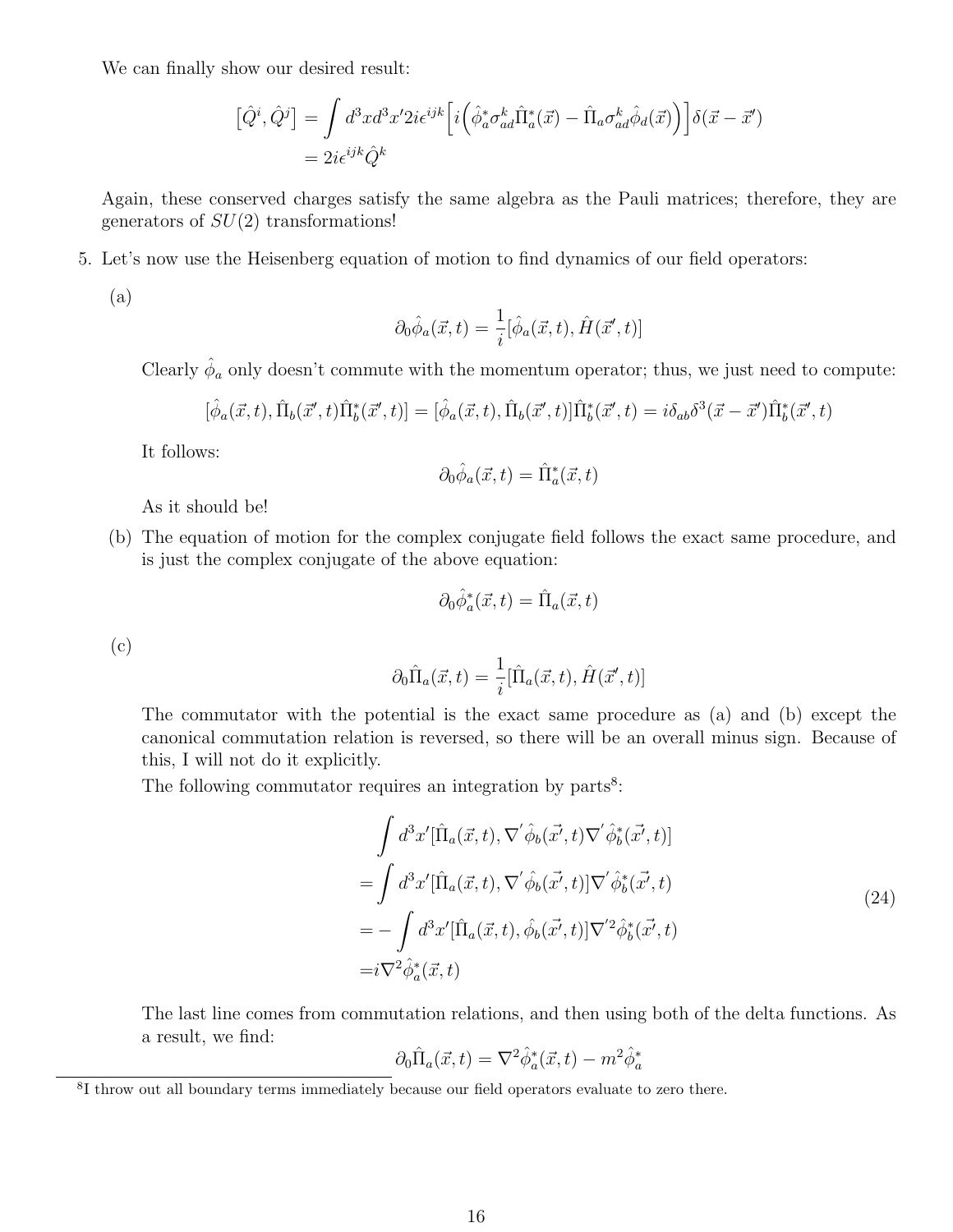(d) Now we can rinse and repeat... Or take a complex conjugate of the above expression; I opt for the latter:

$$
\partial_0 \hat{\Pi}_a^*(\vec{x}, t) = \frac{1}{i} [\hat{\Pi}_a^*(\vec{x}, t), \hat{H}(\vec{x}', t)]
$$

$$
= \nabla^2 \hat{\phi}_a(\vec{x}, t) - m^2 \hat{\phi}_a(\vec{x}, t)
$$

Finally, we can use our two equations for each of the fields above (four in total) and write:

$$
(\partial^2 + m^2)\hat{\phi}_a(x) = 0
$$
  

$$
(\partial^2 + m^2)\hat{\phi}_a^*(x) = 0
$$
 (25)

6. We're now in a position to introduce a set of creation and annihilation operators, which will show our analogy between fields and harmonic oscillators still holds in the complex case. Since we have already quantized the real scalar field, we quickly note some similarities and some differences.

We first consider the case of a single component complex scalar field, then we generalize our result to multiple components. Even with a single component however we will see a complex scalar field requires two sets of creation and annihilation operators opposed to one as was the case for a real scalar field; this has to do with the fact we "secretly" have a set of two quantum fields opposed to just one.

Following Peskin and Schroeder we expand our field operator out in terms of its Fourier modes, treating each mode as an independent oscillator, which is the same idea we had for the real scalar field:

$$
\hat{\phi}(\vec{x}, x_0) = \int \frac{d^3k}{(2\pi)^3} \left[ \hat{\phi}_+(\vec{k}, x_0) e^{i\vec{k}\cdot\vec{x}} + \hat{\phi}_-(\vec{k}, x_0) e^{-i\vec{k}\cdot\vec{x}} \right]
$$

From our equations of motion in 2.5 (eq. (21)) we know that each part must satisfy the Klein-Gordon equation:

$$
\partial_0^2 \hat{\phi}_{\pm}(\vec{k}, x_0) + (k^2 + m^2) \hat{\phi}_{\pm}(\vec{k}, x_0) = 0
$$

We deduce the following time dependence:

$$
\hat{\phi}_{\pm}(\vec{k},x_0) = \hat{\phi}_{\pm}(\vec{k})e^{\mp i\omega(\vec{k})x_0}
$$

where  $\omega(\vec{k}) = \sqrt{k^2 + m^2}$ . There are 4 combinations total, but we only keep the solutions which are Lorentz invariant; that is, exponents which are multiples of:  $\omega x_0 - \vec{k} \cdot \vec{x} = k \cdot x$ . Thus:

$$
\hat{\phi}(x) = \int \frac{d^3k}{(2\pi)^3} \Big[ \hat{\phi}_+(\vec{k}) e^{-ik \cdot x} + \hat{\phi}_-(\vec{k}) e^{ik \cdot x} \Big]
$$

We now recall that for the case of a real scalar field we had the conditions:  $\hat{\phi}_+(\vec{k}) = \hat{\phi}^{\dagger}_-(-\vec{k})$ and  $\hat{\phi}_{-}(\vec{k}) = \hat{\phi}_{+}^{\dagger}(-\vec{k})$ . These conditions are no longer necessary because our complex scalar field is not necessarily Hermitian. This reaffirms the prediction that the complex field will have a set of two creation and annihilation operators! Furthermore, we can again see the necessity of a set of two operators after considering the mode expansion of the complex conjugate of the above field:

$$
\hat{\phi}^*(\vec{x}, x_0) = \int \frac{d^3k}{(2\pi)^3} \left[ \hat{\phi}_+^*(\vec{k}, x_0) e^{i\vec{k}\cdot\vec{x}} + \hat{\phi}_-^*(\vec{k}, x_0) e^{-i\vec{k}\cdot\vec{x}} \right]
$$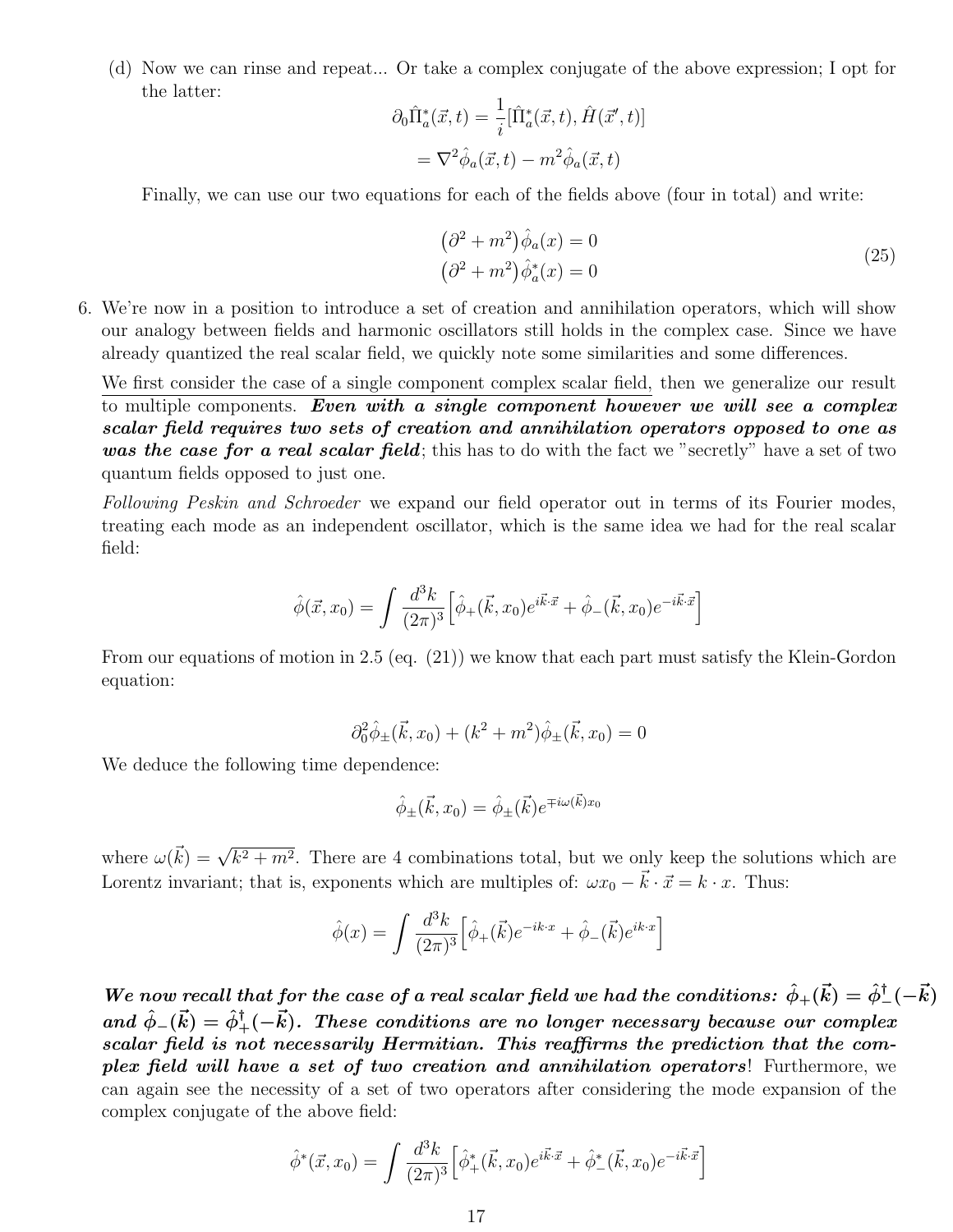and so,

$$
\partial_0^2 \hat{\phi}_{\pm}^*(\vec{k}, x_0) + (k^2 + m^2) \hat{\phi}_{\pm}^*(\vec{k}, x_0) = 0
$$

which leads us to:

$$
\hat{\phi}^*(x) = \int \frac{d^3k}{(2\pi)^3} \left[ \hat{\phi}_+^*(\vec{k}) e^{-ik \cdot x} + \hat{\phi}_-^*(\vec{k}) e^{ik \cdot x} \right]
$$

We are now in a position to define our creation and annihilation operators; our constraint this time is our field operators must be complex conjugates of one another. Exploiting orthogonality to equate the coefficients of our exponentials we see<sup>9</sup>:

$$
\hat{\phi}^{\dagger} = \hat{\phi}^* \rightarrow \hat{\phi}^*_{+} = \hat{\phi}^{\dagger}_{-}, \ \hat{\phi}^*_{-} = \hat{\phi}^{\dagger}_{+}
$$

This motivates:

and,

$$
\hat{a}(\vec{k}) = 2\omega(\vec{k})\hat{\phi}_{+}
$$

$$
\hat{b}^{\dagger}(\vec{k}) = 2\omega(\vec{k})\hat{\phi}_{-}
$$

We can show that if these guys satisfy the following commutation relations:

$$
[\hat{a}(\vec{k}), \hat{a}^{\dagger}(\vec{k}')] = (2\pi)^3 \omega(\vec{k}) \delta^3(\vec{k} - \vec{k}')
$$
  

$$
[\hat{b}(\vec{k}), \hat{b}^{\dagger}(\vec{k}')] = (2\pi)^3 \omega(\vec{k}) \delta^3(\vec{k} - \vec{k}')
$$

with all others zero, then our canonical commutation relations are preserved. With these the field operators become:

$$
\hat{\phi}(x) = \int \frac{d^3k}{(2\pi)^3 2\omega(\vec{k})} \left( \hat{a}(\vec{k}) e^{-ik \cdot x} + \hat{b}^\dagger(\vec{k}) e^{ik \cdot x} \right)
$$

and,

$$
\hat{\phi}^*(x) = \int \frac{d^3k}{(2\pi)^3 2\omega(\vec{k})} \left( \hat{b}(\vec{k}) e^{-ik \cdot x} + \hat{a}^\dagger(\vec{k}) e^{ik \cdot x} \right)
$$

The generalization to a 2-component complex field, let alone a *n*-component one, is trivial: just introduce subscripts and impose  $[\hat{a}_m, \hat{a}_n^{\dagger}]$  etc. are all proportional to  $\delta_{mn}$  (where appropriate). Then we find:

$$
\hat{\phi}_m(x) = \int \frac{d^3k}{(2\pi)^3 2\omega(\vec{k})} \left( \hat{a}_m(\vec{k}) e^{-ik \cdot x} + \hat{b}_m^{\dagger}(\vec{k}) e^{ik \cdot x} \right)
$$
\n
$$
\hat{\phi}_m^*(x) = \int \frac{d^3k}{(2\pi)^3 2\omega(\vec{k})} \left( \hat{b}_m(\vec{k}) e^{-ik \cdot x} + \hat{a}_m^{\dagger}(\vec{k}) e^{ik \cdot x} \right)
$$
\n(26)

From these relations we can easily calculate our canonical momentum operators in terms of these creation and annihilation operators:

$$
\hat{\Pi}_{m}(x) = i \int \frac{d^{3}k}{2(2\pi)^{3}} \left( \hat{a}_{m}^{\dagger}(\vec{k})e^{ik\cdot x} - \hat{b}_{m}(\vec{k})e^{-ik\cdot x} \right)
$$
\n
$$
\hat{\Pi}_{m}^{*}(x) = -i \int \frac{d^{3}k}{2(2\pi)^{3}} \left( \hat{a}_{m}(\vec{k})e^{-ik\cdot x} - \hat{b}_{m}^{\dagger}(\vec{k})e^{ik\cdot x} \right)
$$
\n(27)

<sup>&</sup>lt;sup>9</sup>There is no real difference between  $*$  and  $\dagger$  here (for single component complex scalar fields). They're more like additional labels I use to relate the Fourier modes. If we didn't use a  $\dagger$ , the equations below would be something like:  $\hat{\phi}_+^* = \hat{\phi}_-^*$  otherwise.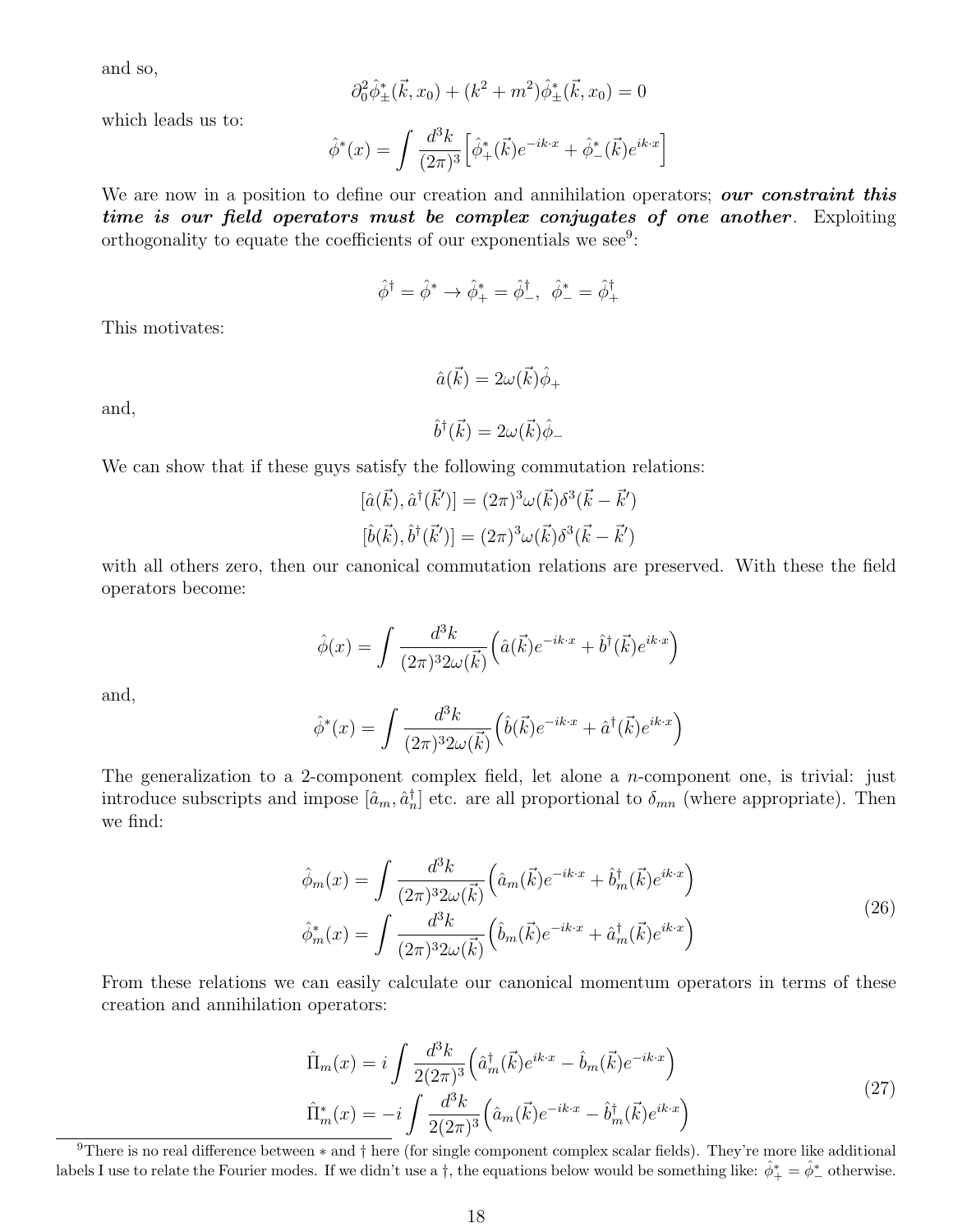7. Now let's go ahead and express  $\hat{H}$ ,  $\hat{P}$  and  $\hat{Q}^k$  in terms of our creation and annihilation operators. We'll start with  $\hat{Q}^k$ . We calculate two types of terms from the definition of  $\hat{Q}^k$ :  $\hat{\Pi}_m \hat{\phi}_n(x)$  and  $-\hat{\phi}_m^*\hat{\Pi}_n^*(x)$ . We'll do this in steps:

$$
-\hat{\phi}_m^*\hat{\Pi}_n^*(x) = i \int \frac{d^3k}{2(2\pi)^3} \int \frac{d^3k'}{(2\pi)^3 2\omega(\vec{k'})} \left(\hat{b}_m(\vec{k'}) e^{-ik' \cdot x} + \hat{a}_m^{\dagger}(\vec{k'}) e^{ik' \cdot x}\right) \left(\hat{a}_n(\vec{k}) e^{-ik \cdot x} - \hat{b}_n^{\dagger}(\vec{k}) e^{ik \cdot x}\right)
$$

Let's now foil everything out:

$$
i\left(\hat{b}_{m}\hat{a}_{n}(\vec{k})(\vec{k}')e^{-i(k+k)'\cdot x} - \hat{b}_{m}(\vec{k}')\hat{b}_{n}^{\dagger}(\vec{k})e^{i(k-k)'\cdot x} + \hat{a}_{m}^{\dagger}(\vec{k}')\hat{a}_{n}(\vec{k})e^{-i(k+k')\cdot x} - \hat{a}_{m}^{\dagger}(\vec{k}')\hat{b}_{n}^{\dagger}(\vec{k})e^{i(k+k')\cdot x}\right) \rightarrow i\left(\hat{b}_{m}(\vec{k})\hat{a}_{n}(-\vec{k})e^{-2i\omega(\vec{k})x_{o}} - \hat{b}_{m}(\vec{k})\hat{b}_{n}^{\dagger}(\vec{k}) + \hat{a}_{m}^{\dagger}(\vec{k})\hat{a}_{n}(\vec{k}) - \hat{a}_{m}^{\dagger}(\vec{k})\hat{b}_{n}^{\dagger}(-\vec{k})e^{2i\omega(\vec{k})x_{o}}\right)
$$

This last simplification results from the identity:

$$
\int d^3x e^{\pm i(\vec{k}\pm\vec{k'})\cdot\vec{x}} = (2\pi)^3 \delta^3(\vec{k}\pm\vec{k'})
$$

and the fact that we're integrating over spatial coordinates (see Eq. 23). The arrow represents a spatial integration as well us the collapse of the  $\vec{k}'$  integral using the resulting delta function. In a similar fashion:

$$
\hat{\Pi}_m \hat{\phi}_n(x) = i \int \frac{d^3k}{2(2\pi)^3} \int \frac{d^3k'}{(2\pi)^3 2\omega(\vec{k}')} \left[ \left( \hat{a}_m^{\dagger}(\vec{k}) e^{ik \cdot x} - \hat{b}_m(\vec{k}) e^{-ik \cdot x} \right) \left( \hat{a}_n(\vec{k}') e^{-ik' \cdot x} + \hat{b}_n^{\dagger}(\vec{k}') e^{ik' \cdot x} \right) \right]
$$

Expanding:

$$
i\Big(\hat{a}_{m}^{\dagger}(\vec{k})\hat{a}_{n}(\vec{k}')e^{i(k-k')\cdot x} - \hat{b}_{m}(\vec{k})\hat{a}_{n}(\vec{k}')e^{-i(k+k')\cdot x} + \hat{a}_{m}^{\dagger}(\vec{k})\hat{b}_{n}^{\dagger}(\vec{k}')e^{-i(k+k')\cdot x} - \hat{b}_{m}(\vec{k})\hat{b}_{n}^{\dagger}(\vec{k}')e^{-i(k-k')\cdot x}\Big) \rightarrow i\Big(\hat{a}_{m}^{\dagger}(\vec{k})\hat{a}_{n}(\vec{k}) - \hat{b}_{m}(\vec{k})\hat{a}_{n}(-\vec{k})e^{-2i\omega(\vec{k})x_{o}} + \hat{a}_{m}^{\dagger}(\vec{k})\hat{b}_{n}^{\dagger}(-\vec{k})e^{2i\omega(\vec{k})x_{o}} - \hat{b}_{m}(\vec{k})\hat{b}_{n}^{\dagger}(\vec{k})\Big)
$$

Since there is a factor of  $i$  multiplying these above two results, adding these two expressions together is a cynch:

$$
\hat{Q}^k = -i\sigma_{mn}^k \int d^3x \left( \hat{\Pi}_m \hat{\phi}_n - \hat{\phi}_m^* \hat{\Pi}_n^* \right) = \sigma_{mn}^k \int \frac{d^3k}{(2\pi)^3 2\omega(\vec{k})} \left( \hat{a}_m^\dagger(\vec{k}) \hat{a}_n(\vec{k}) - \hat{b}_m(\vec{k}) \hat{b}_n^\dagger(\vec{k}) \right)
$$

This is distinct, but reminiscent of, our conserved charge in the case of a  $U(1)$  symmetry, which described particle number conservation. We can actually see particle conservation if we notice that there is another linearly independent matrix past our Pauli matrices: the identity matrix! Notice the cancellation of the time dependent factors, so this conserved charge is indeed time independent! That is, it's a constant of motion.

8. Let's now express the Hamiltonian in terms of our creation and annihilation operators. For simplicity I'll work out the case of a single component complex scalar field as we did in 2.6.

We begin by noting we'll need the following sum of terms:

$$
\hat{\Pi}\hat{\Pi}^*(x) + \nabla\hat{\phi}\cdot\nabla\hat{\phi}^*(x) = \int \int \frac{d^3k}{2\omega(\vec{k})(2\pi)^3} \frac{d^3k'}{2\omega(\vec{k}')(2\pi)^3} \left(\omega(\vec{k})\omega(\vec{k}') + \vec{k}\cdot\vec{k}'\right) \times \left(\hat{a}(\vec{k})e^{-ik\cdot x} - \hat{b}^\dagger(\vec{k})e^{ik\cdot x}\right) \left(\hat{a}^\dagger(\vec{k}')e^{ik'\cdot x} - \hat{b}(\vec{k}')e^{-ik'\cdot x}\right)
$$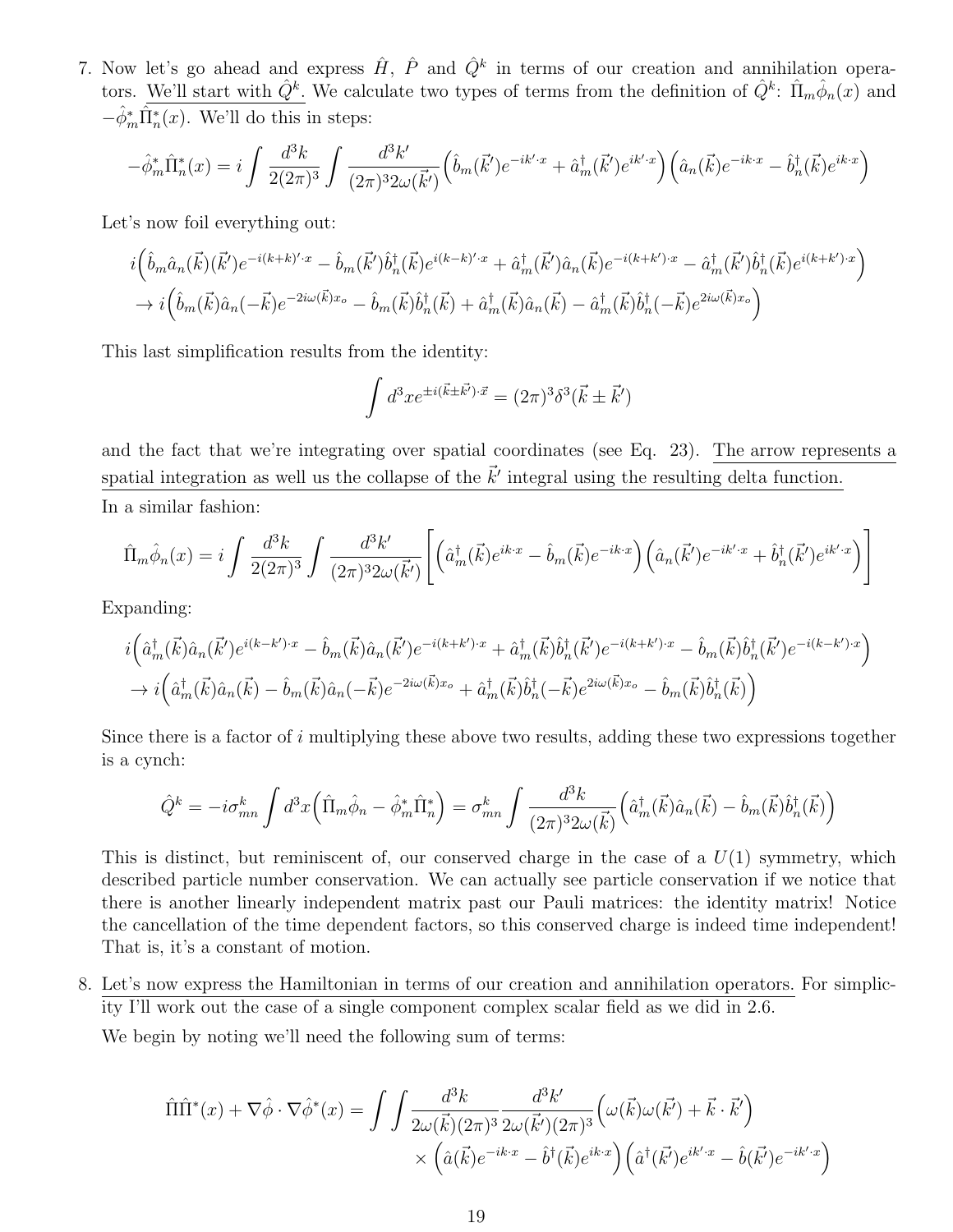We find  $\nabla \hat{\phi}(x)$  in the same way we found  $\hat{\Pi}(x)$ . The parentheses foil out to:

$$
\begin{aligned}\n&\left(\hat{a}(\vec{k})\hat{a}^{\dagger}(\vec{k'})e^{i(\vec{k}-\vec{k'})\cdot\vec{x}}e^{-i(\omega(\vec{k})-\omega(\vec{k}'))x_{0}}-\hat{b}^{\dagger}(\vec{k})\hat{a}^{\dagger}(\vec{k'})e^{-i(\vec{k}+\vec{k'})\cdot\vec{x}}e^{i(\omega(\vec{k})+\omega(\vec{k}'))x_{0}}\right) \\
&-\hat{a}(\vec{k})\hat{b}(\vec{k'})e^{i(\vec{k}+\vec{k'})\cdot\vec{x}}e^{-i(\omega(\vec{k})+\omega(\vec{k}'))x_{0}}+\hat{b}^{\dagger}(\vec{k})\hat{b}(\vec{k'})e^{-i(\vec{k}-\vec{k'})\cdot\vec{x}}e^{i(\omega(\vec{k})-\omega(\vec{k}'))x_{0}}\right)\n\end{aligned}
$$

Let's just put a pin in this guy for now, and move on to the next expansion:

$$
\hat{\phi}\hat{\phi}^*(x) = \int \int \frac{d^3k}{2\omega(\vec{k})(2\pi)^3} \frac{d^3k'}{2\omega(\vec{k}')(2\pi)^3} \left(\hat{a}(\vec{k})e^{-ik\cdot x} + \hat{b}^\dagger(\vec{k})e^{ik\cdot x}\right) \left(\hat{a}^\dagger(\vec{k'})e^{ik'\cdot x} + \hat{b}(\vec{k'})e^{-ik'\cdot x}\right)
$$

We foil out the terms to find:

 $\overline{ }$ 

$$
\begin{split}\n&\left(\hat{a}(\vec{k})\hat{a}^{\dagger}(\vec{k'})e^{i(\vec{k}-\vec{k'})\cdot\vec{x}}e^{-i(\omega(\vec{k})-\omega(\vec{k}'))x_{0}}+\hat{b}^{\dagger}(\vec{k})\hat{a}^{\dagger}(\vec{k'})e^{-i(\vec{k}+\vec{k'})\cdot\vec{x}}e^{i(\omega(\vec{k})+\omega(\vec{k}'))x_{0}}\right.\\
&\left.+\hat{a}(\vec{k})\hat{b}(\vec{k'})e^{i(\vec{k}+\vec{k'})\cdot\vec{x}}e^{-i(\omega(\vec{k})+\omega(\vec{k}'))x_{0}}+\hat{b}^{\dagger}(\vec{k})\hat{b}(\vec{k'})e^{-i(\vec{k}-\vec{k'})\cdot\vec{x}}e^{i(\omega(\vec{k})-\omega(\vec{k}'))x_{0}}\right)\n\end{split}
$$

Now we recall to obtain the Hamiltonian we integrate the Hamiltonian density over spatial coordinates. Using the identity,

$$
\int d^3x e^{i(\vec{k} \pm \vec{k'}) \cdot \vec{x}} = (2\pi)^3 \delta^3(\vec{k} - \vec{k'})
$$

we can seriously clean up this mess! Indeed, making the necessary substitutions, and performing the integral over  $d^3x$  we find:

$$
\hat{H} = \int d^3x \left( \hat{\Pi} \cdot \hat{\Pi}^* + \nabla \hat{\phi} \cdot \nabla \hat{\phi}^* + V(|\hat{\phi}|^2) \right) = \int d^3x \left( \hat{\Pi} \cdot \hat{\Pi}^* + \nabla \hat{\phi} \cdot \nabla \hat{\phi}^* + m^2 |\hat{\phi}|^2 \right)
$$
\n
$$
= \int \int \frac{d^3k}{2\omega(\vec{k})(2\pi)^3} \frac{d^3k'}{2\omega(\vec{k}')} \left[ \delta^3(\vec{k} - \vec{k}') \left( \omega(\vec{k})\omega(\vec{k}') + \vec{k}\vec{k}' + m^2 \right) \left( \hat{a}(\vec{k})\hat{a}^\dagger(\vec{k}')e^{i(\omega(\vec{k}) - \omega(\vec{k}'))x_o} + \hat{b}^\dagger(\vec{k})\hat{b}(\vec{k}')e^{-i(\omega(\vec{k}) - \omega(\vec{k}'))x_o} \right) \right]
$$
\n
$$
+ \delta^3(\vec{k} + \vec{k}') \left( -\omega(\vec{k})\omega(\vec{k}') - \vec{k}\vec{k}' + m^2 \right) \left( \hat{b}^\dagger(\vec{k})\hat{a}^\dagger(\vec{k}')e^{-i(\omega(\vec{k}) + \omega(\vec{k}'))x_o} + \hat{a}(\vec{k})\hat{b}(\vec{k}')e^{i(\omega(\vec{k}) + \omega(\vec{k}'))x_o} \right)
$$

After collapsing the delta functions, the second term goes away. This is due to the fact the delta function sends  $\vec{k}' \rightarrow -\vec{k}$ , and our frequency is just the energy, which we know from our equations of motion is given by:  $\omega^2(\vec{k}) = \vec{k}^2 + m^2 \rightarrow -\omega^2(\vec{k}) + \vec{k}^2 + m^2 = 0$ . Similarly, for the first term we find that  $\vec{k}' \to \vec{k}$  so then  $\omega(\vec{k})\omega(\vec{k}') + \vec{k}\vec{k}' + m^2 \to 2\omega^2(\vec{k})$ . Thus, we find:

$$
\hat{H} = \int \frac{d^3k}{(2\pi)^3 2\omega(\vec{k})} \omega(\vec{k}) \left[ \hat{a}(\vec{k}) \hat{a}^\dagger(\vec{k}) + \hat{b}^\dagger(\vec{k}) \hat{b}(\vec{k}) \right]
$$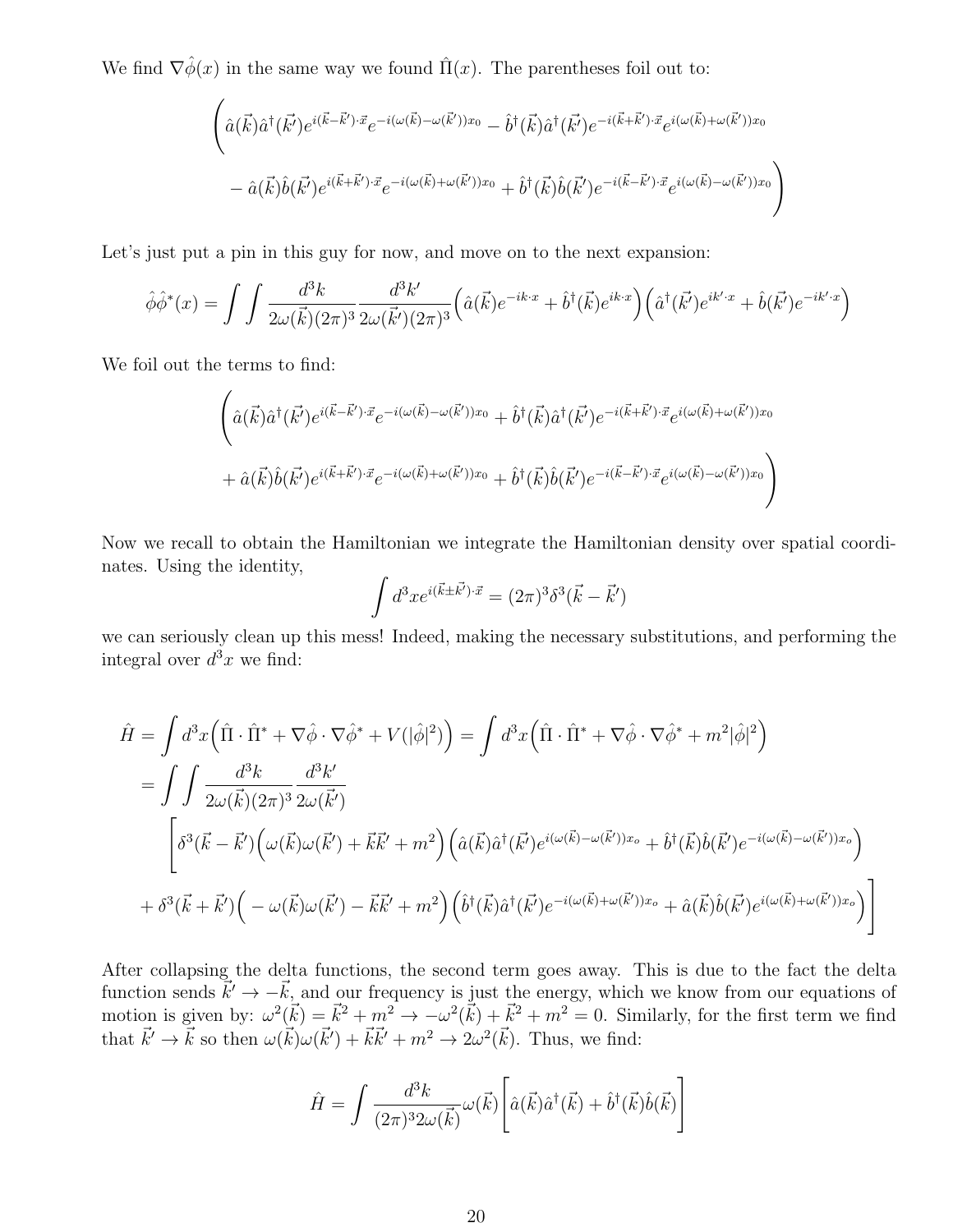Finally, for a n-component complex scalar field we find:

$$
\hat{H} = \int d^3x \left( \hat{\Pi}_m \cdot \hat{\Pi}_m^* + \nabla \hat{\phi}_m \cdot \nabla \hat{\phi}_m^* + V(|\hat{\phi}_m|^2) \right)
$$
\n
$$
= \int \frac{d^3k}{(2\pi)^3 2\omega(\vec{k})} \omega(\vec{k}) \left[ \hat{a}_m(\vec{k}) \hat{a}_m^{\dagger}(\vec{k}) + \hat{b}_m^{\dagger}(\vec{k}) \hat{b}_m(\vec{k}) \right]
$$
\n
$$
= \int \frac{d^3k}{(2\pi)^3 2\omega(\vec{k})} \omega(\vec{k}) \left[ \hat{a}_m^{\dagger}(\vec{k}) \hat{a}_m(\vec{k}) + \hat{b}_m^{\dagger}(\vec{k}) \hat{b}_m(\vec{k}) \right] + \sum_m \int d^3k \frac{\omega(\vec{k})}{2} \delta^3(0)
$$

The delta function is related to the infinite volume of space:  $\delta^3(0) = V/(2\pi)^3$ . Note, we are summing over m!

Thus, the normal ordered Hamiltonian is:

$$
\hat{H} := \int \frac{d^3k}{(2\pi)^3 2\omega(\vec{k})} \omega(\vec{k}) \left[ \hat{a}_m^\dagger(\vec{k}) \hat{a}_m(\vec{k}) + \hat{b}_m^\dagger(\vec{k}) \hat{b}_m(\vec{k}) \right]
$$
(28)

The ground state is defined by:

$$
\hat{a}_{m}^{\dagger}(\vec{k})\hat{a}_{m}(\vec{k})|0\rangle = \hat{b}_{m}^{\dagger}(\vec{k})\hat{b}_{m}(\vec{k})|0\rangle = 0
$$

This tells us that the ground state energy of our system is  $E_o = 2 \int d^3k \frac{\omega(\vec{k})}{2}$  $\frac{d^{(k)}}{2}\delta^3(0),~and~$ has occupation numbers  $n_{a\vec{k}} = n_{b\vec{k}} = 0$ . With normal ordering we shift the ground state energy to zero.

What about the momentum? Well we go back through the riveting procedure of substituting in our creation and annihilation operators once more! Recall:

$$
\hat{P} = \int d^3x \hat{\Pi} \nabla \hat{\phi} + h.c.
$$
  
= 
$$
\int d^3x \int \int \frac{d^3k}{2(2\pi)^3} \frac{d^3k'}{(2\pi)^3 2\omega(\vec{k'})} \vec{k'} \left( \hat{a}(\vec{k})e^{ik \cdot x} - \hat{b}^\dagger(\vec{k})e^{-ik \cdot x} \right) \left( \hat{a}^\dagger(\vec{k'})e^{-ik' \cdot x} - \hat{b}(\vec{k'})e^{ik' \cdot x} \right) + h.c.
$$

So foiling again:

$$
\hat{a}(\vec{k})\hat{a}^\dagger(\vec{k'})e^{i(k-k')\cdot x}-\hat{b}^\dagger(\vec{k})\hat{a}^\dagger(\vec{k'})e^{-i(k+k')\cdot x}-\hat{a}(\vec{k})\hat{b}(\vec{k'})e^{i(k+k')\cdot x}+\hat{b}^\dagger(\vec{k})\hat{b}(\vec{k'})e^{-i(k-k')\cdot x}
$$

Which becomes on substituting back into our integral:

$$
\hat{P} = \int \int \frac{d^3k}{2(2\pi)^3} \frac{d^3k'}{2\omega(\vec{k'})} \vec{k'} \left[ \hat{a}(\vec{k}) \hat{a}^\dagger(\vec{k'}) \delta^3(\vec{k} - \vec{k'}) e^{i(\omega(\vec{k}) - \omega(\vec{k'})) \cdot x_o} - \hat{b}^\dagger(\vec{k}) \hat{a}^\dagger(\vec{k'}) \delta^3(\vec{k} + \vec{k'}) e^{-i(\omega(\vec{k}) + \omega(\vec{k'})) \cdot x_o} - \hat{a}(\vec{k}) \hat{b}(\vec{k'}) \delta^3(\vec{k} + \vec{k'}) e^{i(\omega(\vec{k}) + \omega(\vec{k'})) \cdot x_o} + \hat{b}^\dagger(\vec{k}) \hat{b}(\vec{k'}) \delta^3(\vec{k} - \vec{k'}) e^{-i(\omega(\vec{k}) - \omega(\vec{k'})) \cdot x_o} \right] + h.c.
$$
\n
$$
= \int \frac{d^3k}{2(2\pi)^3 2\omega(\vec{k})} \vec{k} \left[ \hat{a}(\vec{k}) \hat{a}(\vec{k})^\dagger + \hat{b}^\dagger(\vec{k}) \hat{a}(-\vec{k}) e^{-i(\omega(\vec{k}) - \omega(-\vec{k})) \cdot x_o} + \hat{a}(\vec{k}) \hat{b}^\dagger(-\vec{k}) e^{i(\omega(\vec{k}) - \omega(-\vec{k})) \cdot x_o} + \hat{b}(\vec{k}) \hat{b}^\dagger(\vec{k}) \right] + h.c.
$$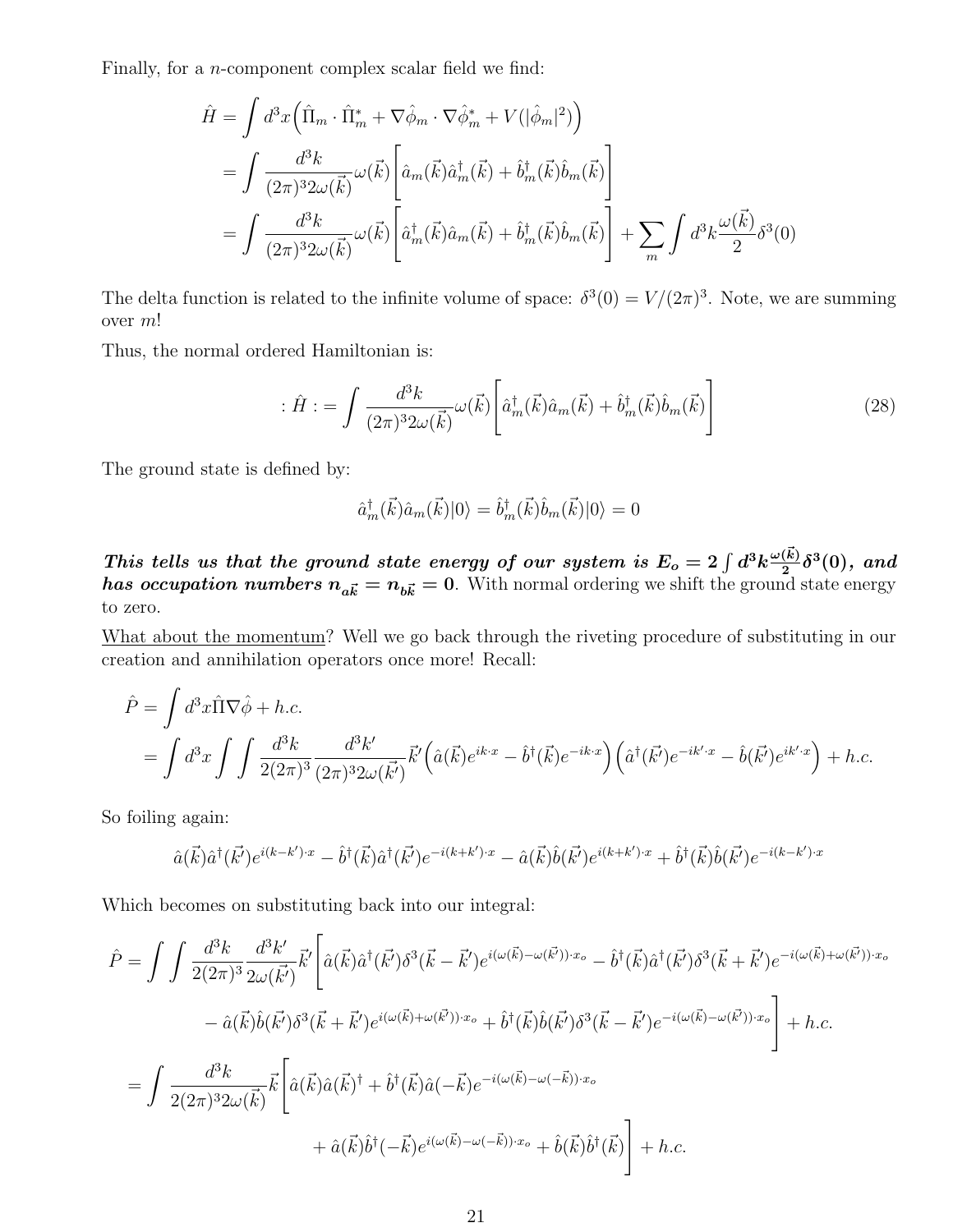Since  $\omega$  depends on the square of k, we can drop all the exponentials. Furthermore, when we do this, the remaining term:

$$
\vec{k}\big[\hat{a}(\vec{k})\hat{b}^\dagger(-\vec{k})+\hat{a}(-\vec{k})\hat{b}^\dagger(\vec{k})\big]
$$

is odd under  $\vec{k}$ , so it integrates to zero. Thus, we finally find:

$$
\hat{P} = \int \frac{d^3k}{2(2\pi)^3 2\omega(\vec{k})} \vec{k} \left[ \hat{a}(\vec{k}) \hat{a}^\dagger(\vec{k}) + \hat{b}(\vec{k}) \hat{b}^\dagger(\vec{k}) \right] + h.c.
$$
\n
$$
= \int \frac{d^3k}{(2\pi)^3 2\omega(\vec{k})} \vec{k} \left[ \hat{a}^\dagger(\vec{k}) \hat{a}(\vec{k}) + \hat{b}^\dagger(\vec{k}) \hat{b}(\vec{k}) \right]
$$
\n
$$
= : \hat{P} :
$$
\n(29)

The last equality follows from the creation and annihilation operator commutation relations and:

$$
\int \frac{d^3k}{(2\pi)^3 2\omega(\vec{k})} \vec{k} \delta^3(0) = 0
$$

as well as adding the Hermitian conjugate. Our momentum operator is already normal ordered! The expected result follows:

$$
\hat{P}|0\rangle =: \hat{P}|0\rangle := 0
$$

Finally we normal order our  $SU(2)$  generators in respect to this very same ground state:

$$
\hat{Q}^k = \sigma_{mn}^k \int \frac{d^3k}{(2\pi)^3 2\omega(\vec{k})} \left( \hat{a}_m^\dagger(\vec{k}) \hat{a}_n(\vec{k}) - \hat{b}_m(\vec{k}) \hat{b}_n^\dagger(\vec{k}) \right)
$$

$$
\rightarrow : \hat{Q}^k : = \sigma_{mn}^k \int \frac{d^3k}{(2\pi)^3 2\omega(\vec{k})} \left( \hat{a}_m^\dagger(\vec{k}) \hat{a}_n(\vec{k}) - \hat{b}_n^\dagger(\vec{k}) \hat{b}_m(\vec{k}) \right)
$$
(30)

Clearly:

$$
:\hat{Q}^k:|0\rangle=0
$$

9. Using our creation operators we can build up our single particle states from the vacuum in the usual fashion:

$$
\hat{a}_i^{\dagger}(\vec{q})|0\rangle = |n_{ai}(\vec{q}) = 1\rangle \equiv |a_i(\vec{q})\rangle
$$
  

$$
\hat{b}_i^{\dagger}(\vec{q})|0\rangle = |n_{bi}(\vec{q}) = 1\rangle \equiv |b_i(\vec{q})\rangle
$$

Using the commutation relations of our creation and annihilation operators we find the excitation spectrum for these single particles states to be:

$$
\langle:\hat{H}:\rangle=\omega(\vec{q})=\sqrt{|\vec{q}|^2+m^2}
$$

Note this is independent of  $i$  (species) as well as if we are talking about particles or anti-particles; thus, there is a four-fold degeneracy. If we focus on just the particles or the anti-particles alone, we see that the degeneracy is 2. This means the single particle states of a single "type" (same i but complex conjugates) form a  $j = 1/2$  representation of  $SU(2)$ . Indeed, one can show:

$$
\begin{aligned} : \hat{Q}^k : |a_i(\vec{q})\rangle &= \sigma_{ii}^k |a_i(\vec{q})\rangle \\ : \hat{Q}^k : |b_i(\vec{q})\rangle &= -\sigma_{ii}^k |b_i(\vec{q})\rangle \end{aligned}
$$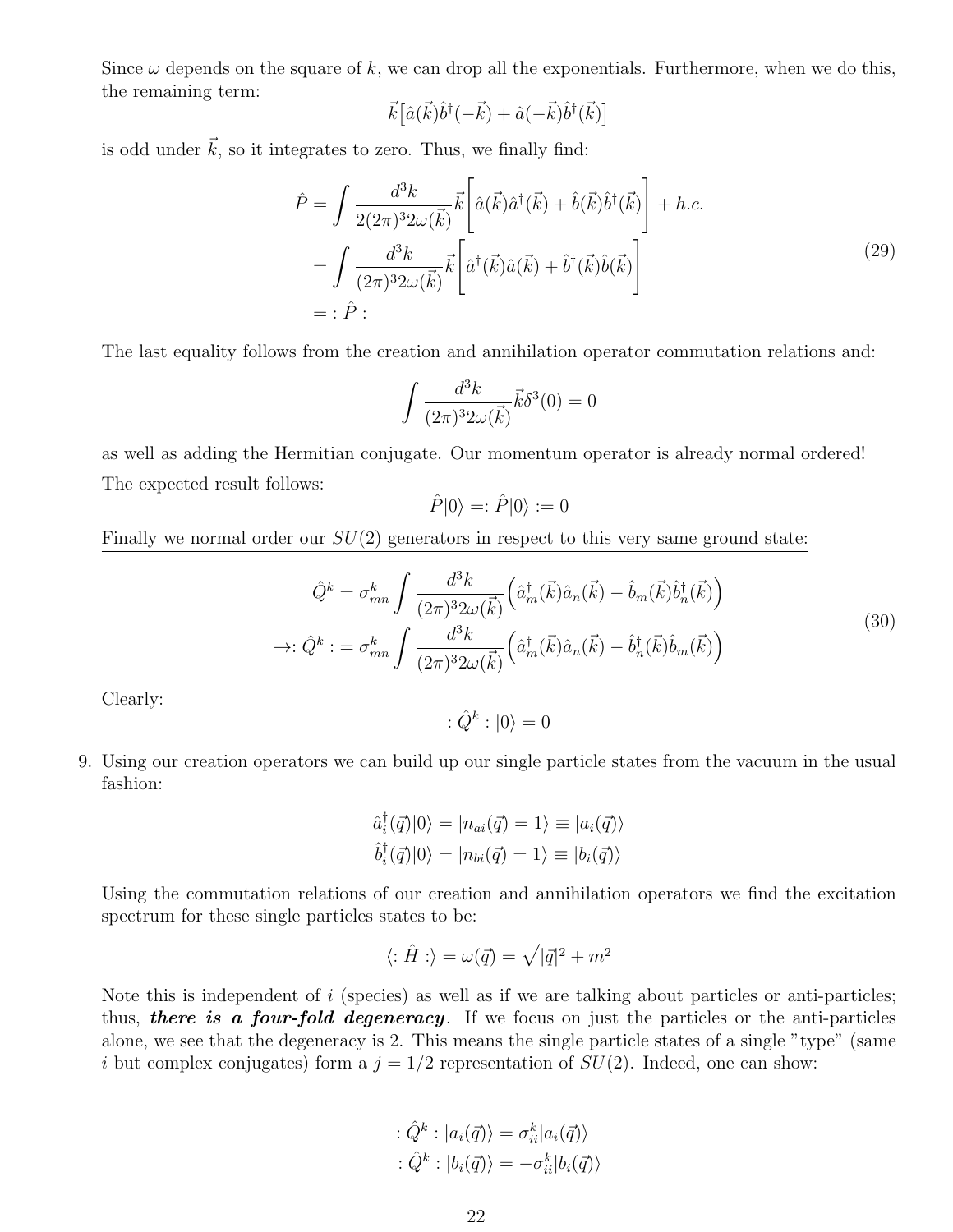That is the particles are the spin-up states while the anti-particles are the spin down states<sup>10</sup>, which is indeed what you'd expect for the  $j = 1/2$  states! We could also show:

$$
\begin{aligned} : \hat{P} : |a_i(\vec{q})\rangle &= \vec{q} |a_i(\vec{q})\rangle \\ : \hat{P} : |b_i(\vec{q})\rangle &= \vec{q} |b_i(\vec{q})\rangle \end{aligned}
$$

This completes our list of Quantum numbers as well as this assignment!

 $10$ We should note that we have particles and antiparticles in another sense due to the underlying  $U(1)$  symmetry, which was previously pointed out.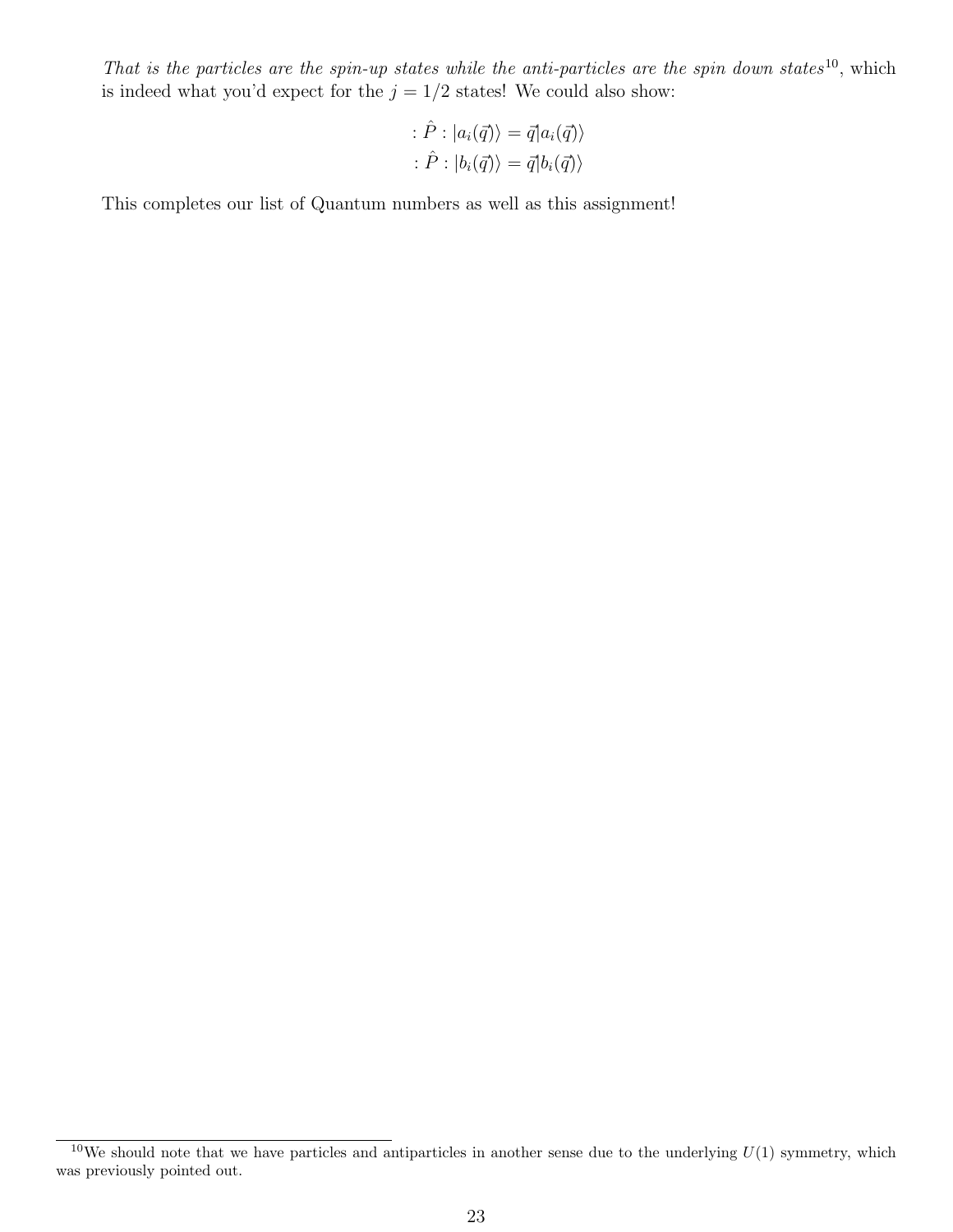Appendix

#### A Foiling out Bogoliubov Transform

We begin by multiplying everything out:

$$
\hat{c}(q) = \cosh(\theta(q))\hat{a}(q) + \sinh(\theta(q))\hat{b}^{\dagger}(q) \rightarrow \hat{c}^{\dagger}(q) = \cosh(\theta(q))\hat{a}^{\dagger}(q) + \sinh(\theta(q))\hat{b}(q)
$$

$$
\hat{d}(q) = \cosh(\theta(q))\hat{b}(q) + \sinh(\theta(q))\hat{a}^{\dagger}(q) \rightarrow \hat{d}^{\dagger}(q) = \cosh(\theta(q))\hat{b}^{\dagger}(q) + \sinh(\theta(q))\hat{a}(q)
$$

Let's invert these equations so that we have an explicit expression for  $\hat{a}$  and  $\hat{b}$  in terms of  $\hat{c}$  and  $\hat{d}$ . This is easy enough if we recall:  $\cosh^2(x) - \sinh^2(x) = 1$ . Note this identity also preserves our desired commutation relations! We find:

$$
\hat{a}(q) = \cosh(\theta(q))\hat{c}(q) - \sinh(\theta(q))\hat{d}^{\dagger}(q) \rightarrow \hat{a}^{\dagger}(q) = \cosh(\theta(q))\hat{c}^{\dagger}(q) - \sinh(\theta(q))\hat{d}(q)
$$

$$
\hat{b}(q) = \cosh(\theta(q))\hat{d}(q) - \sinh(\theta(q))\hat{c}^{\dagger}(q) \rightarrow \hat{b}^{\dagger}(q) = \cosh(\theta(q))\hat{d}^{\dagger}(q) - \sinh(\theta(q))\hat{c}(q)
$$

An astute choice of  $\theta(q)$  will cancel all cross terms resulting in a diagonalized Hamiltonian. Let's expand each term in our summation individually, then we can group like terms, and see where this brings us:

1. 
$$
\hat{a}^{\dagger}(q)\hat{a}(q) = [\cosh(\theta(q))\hat{c}^{\dagger}(q) - \sinh(\theta(q))\hat{d}(q)] [\cosh(\theta(q))\hat{c}(q) - \sinh(\theta(q))\hat{d}^{\dagger}(q)]
$$
  
\n
$$
= \cosh^{2}(\theta(q))\hat{c}^{\dagger}(q)\hat{c}(q) + \sinh^{2}(\theta(q))\hat{d}(q)\hat{d}^{\dagger}(q) - \cosh(\theta(q))\sinh(\theta(q))(\hat{c}^{\dagger}(q)\hat{d}^{\dagger}(q) + \hat{d}(q)\hat{c}(q))
$$
  
\n2. 
$$
\hat{b}^{\dagger}(q)\hat{b}(q) = [\cosh(\theta(q))\hat{d}^{\dagger}(q) - \sinh(\theta(q))\hat{c}(q)] [\cosh(\theta(q))\hat{d}(q) - \sinh(\theta(q))\hat{c}^{\dagger}(q)]
$$
  
\n
$$
= \cosh^{2}(\theta(q))\hat{d}^{\dagger}(q)\hat{d}(q) + \sinh^{2}(\theta(q))\hat{c}(q)\hat{c}^{\dagger}(q) - \cosh(\theta(q))\sinh(\theta(q))(\hat{c}^{\dagger}(q)\hat{d}^{\dagger}(q) + \hat{d}(q)\hat{c}(q))
$$
  
\n3. 
$$
\hat{a}(q)\hat{b}(q) = [\cosh(\theta(q))\hat{c}(q) - \sinh(\theta(q))\hat{d}^{\dagger}(q)] [\cosh(\theta(q))\hat{d}(q) - \sinh(\theta(q))\hat{c}^{\dagger}(q)]
$$
  
\n
$$
= \cosh^{2}(\theta(q))\hat{c}(q)\hat{d}(q) + \sinh^{2}(\theta(q))\hat{c}^{\dagger}(q)\hat{d}^{\dagger}(q)) - \cosh(\theta(q))\sinh(\theta(q))(\hat{c}(q)\hat{c}^{\dagger}(q) + \hat{d}^{\dagger}(q)\hat{d}(q))
$$

4. 
$$
\hat{a}^{\dagger}(q)\hat{b}^{\dagger}(q) = [\cosh(\theta(q))\hat{c}^{\dagger}(q) - \sinh(\theta(q))\hat{d}(q)] [\cosh(\theta(q))\hat{d}^{\dagger}(q) - \sinh(\theta(q))\hat{c}(q)]
$$

$$
= \cosh^2(\theta(q))\hat{c}^\dagger(q)\hat{d}^\dagger(q) + \sinh^2(\theta(q))\hat{c}(q)\hat{d}(q)) - \cosh(\theta(q))\sinh((\theta(q))(\hat{c}^\dagger(q)\hat{c}(q) + \hat{d}(q)\hat{d}^\dagger(q))
$$

Substituting these expressions into our Hamiltonian and normal ordering we find (this is why you should use a matrix!):

$$
\left[\hat{a}^\dagger(q)\hat{a}(q) + \hat{b}^\dagger(q)\hat{b}(q) + \cos(q)\hat{a}(q)\hat{b}(q) + \cos(q)\hat{a}^\dagger(q)\hat{b}^\dagger(q)\right]
$$
  
\n
$$
= 2\left[\cosh(2\theta(q)) - \sinh(2\theta(q))\cos(q)\right] \left(1 + \hat{c}^\dagger(q)\hat{c}(q) + \hat{d}^\dagger(q)\hat{d}(q)\right)
$$
  
\n
$$
+ \left[\left[\cosh^2(\theta(q)) + \sinh^2(\theta(q))\right]\cos(q) - 2\cosh(\theta(q))\sinh(\theta(q))\right] \left(\hat{c}(q)\hat{d}(q) + \hat{c}^\dagger(q)\hat{d}^\dagger(q)\right)
$$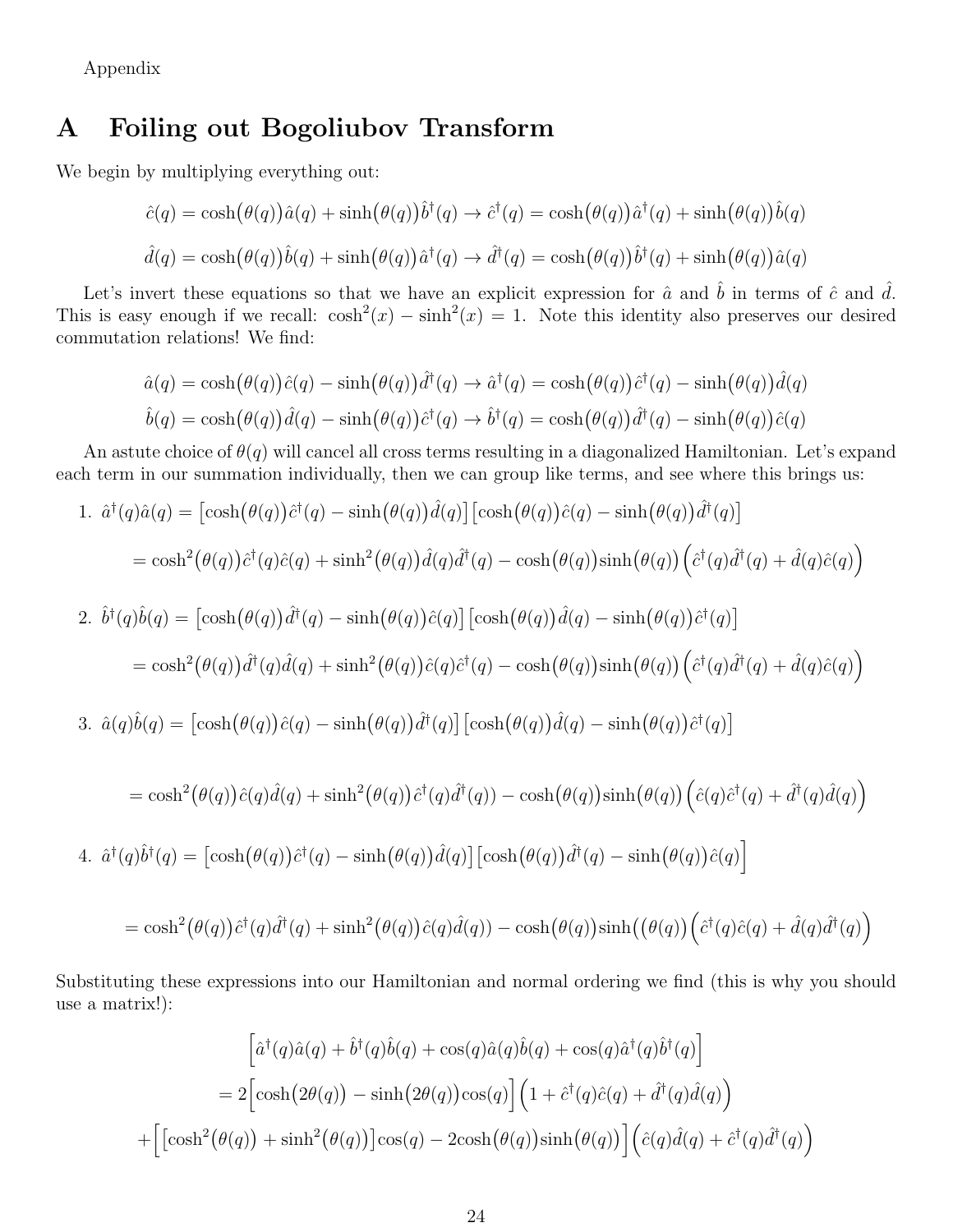This shows us what choice we need to make on our angle  $\theta(q)$ ; indeed, setting the coefficient of the cross term to zero gives:

$$
\cos(q) = \frac{2\cosh(\theta(q))\sinh(\theta(q))}{\cosh^2(\theta(q)) + \sinh^2(\theta(q))}
$$
  
= 
$$
\frac{2\tanh(\theta(q))}{1 + \tanh^2(\theta(q))}
$$
  
= 
$$
\tanh(2\theta(q))
$$
 (31)

This implies:

$$
\theta(q) = \frac{1}{2} \tanh^{-1}(\cos(q))
$$

This is what we got before with 10 times the work!

### B Local SU(2) Transformation

We are interested in the following symmetry:  $\mathcal{L}(U\Phi) = \mathcal{L}(\Phi)$ . Our Lagrangian density above is only invariant for constant transforms; i.e.  $\partial_{\mu}U_{ab}(x) = 0 \ \forall a,b$ . In order to promote our global symmetry to a local one we will need to define a covariant derivative. Inspired by our simpler case of a  $U(1)$  symmetry we define:

$$
D_{\mu} = I \partial_{\mu} - ig A_{\mu}
$$

where I in the 2x2 identity matrix and  $A_\mu$  is a 2x2 matrix valued vector field. We can figure out how  $A_{\mu}$  transforms if we invoke:

$$
(D_{\mu}\Phi)' = U(D_{\mu}\Phi)
$$

This tells us that the field itself transforms as the covaraint derivative does provided we choose the transformation properties of our gauge field wisely. A simple calculation shows:

$$
(I\partial_{\mu} - igA'_{\mu})U\Phi = U \Big[ I\partial_{\mu}\Phi + iU^{-1} \big(I(\partial_{\mu}U) - igA'_{\mu}U\big)\Phi \Big]
$$
  
=  $U\big(\partial_{\mu}\Phi - igA_{\mu}\big)\Phi$ 

From this we deduce, for our transformation properties to be realized, that:

$$
A_{\mu}'=UA_{\mu}U^{-1}-\frac{i}{g}(\partial_{\mu}U)U^{-1}=UA_{\mu}U^{-1}+\frac{i}{g}U(\partial_{\mu}U^{-1})
$$

We can actually expand this vector field using the generators of SU(2); with the above generators of our group we find:

$$
(A_{\mu}(x))_{ab} = A_{\mu}^{k}(x)\lambda_{ab}^{k}
$$

Here a, b and k all run over N. Following the work in problem 2.2 we see that under a local symmetry we'd have also need to consider how the gauge field varies. In the adjoint representation the gauge fields transforms like:

$$
\delta A^k_\mu(x) \approx i f^{ksj} A^j_\mu(x) \theta^s(x) + I \frac{1}{g} \partial_\mu \theta^k(x)
$$

So since  $\left[\sigma^i, \sigma^j\right] = 2i\varepsilon_{ijk}\sigma^k$  for SU(2), we see:

$$
\delta\phi_a \approx i\sigma_{ab}^k \phi_b \theta^k(x)
$$